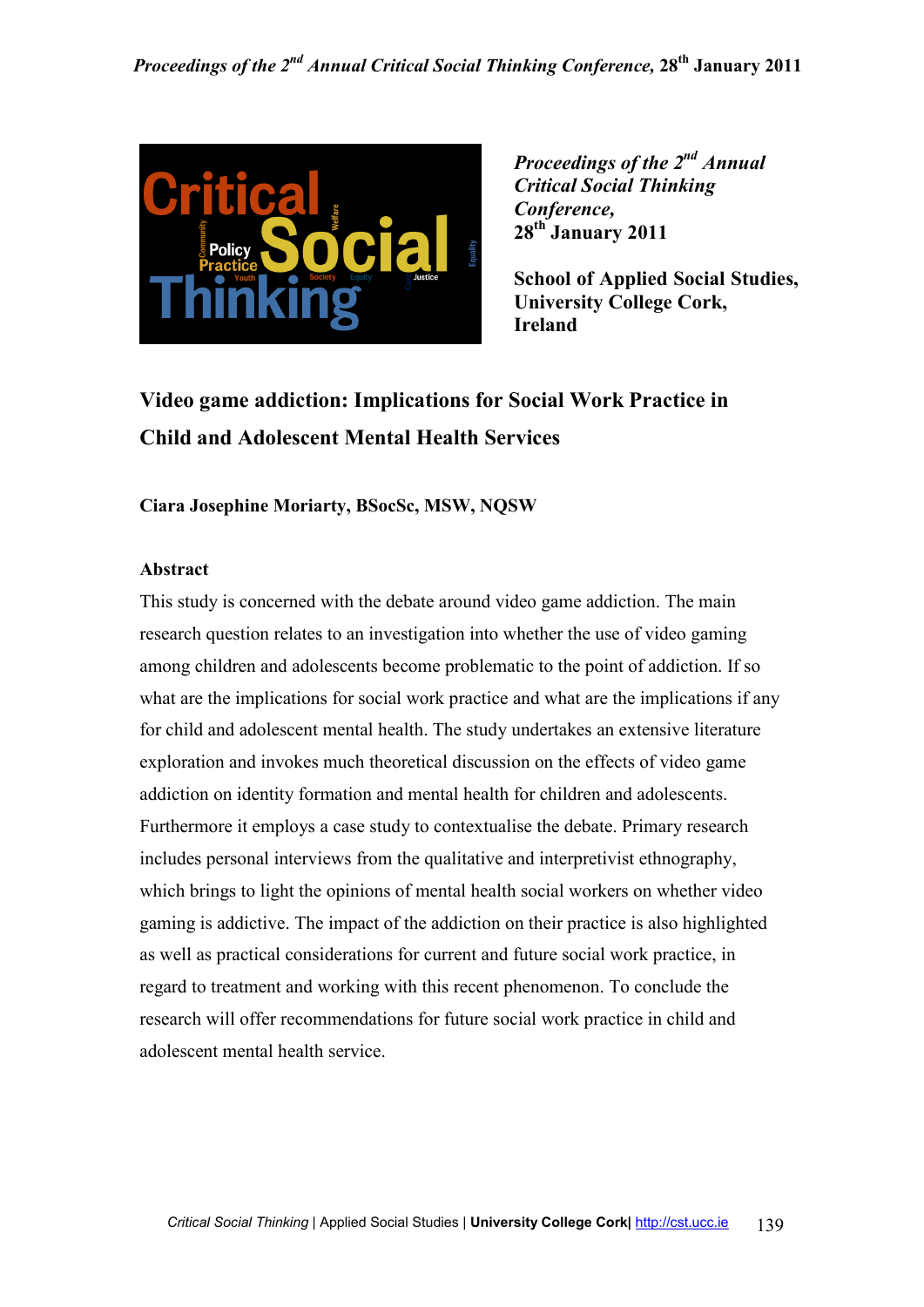#### **Introduction**

*'There are many benefits that video game players get from engaging in their chosen activity. These can be educational, social and/or therapeutic. However there is evidence that when taken to the excess, video game playing can be addictive, especially online video game where the game never pauses or ends and has the potential to be a never ending activity'*  (Griffiths and Meredith 2009:247)

There appears to be a constant debate in the literature about whether video game preoccupation/ excessive usage can be classed as an addiction in its own right or whether it is a component of something else. This paper will focus the debate around whether video game addiction exists among children in the child and adolescent mental health service in Ireland.

Kimberly Young is a key theorist in this debate. Young (2009) highlights that like an addiction to alcohol or drugs, gamers show several classic signs of addiction. They become preoccupied with gaming, lie about their gaming use, loose interest in other activities...withdraw from family and friends...and use gaming as a means of psychological escape. (Young, 2009:355)

She states that the concept of internet addiction has been 'proposed as an explanation for uncontrollable, damaging use of this technology...excessive gaming has been identified as a specific subtype' (Young 2009:356). Throughout this paper the terms video game addiction and internet addiction will be used as the latter is a kind of 'umbrella' term including video game addiction in its remit. However there is a body of literature dedicated specifically to gaming addiction also. At this point it is also important to understand what video game use itself means as in our contemporary society video games have hit the internet age where gaming involves multi-users and virtual reality games (MMORPG's) (Young 2009). No longer do video games only exist with consoles they too now have an internet connection and well as the mobility of these new technologies.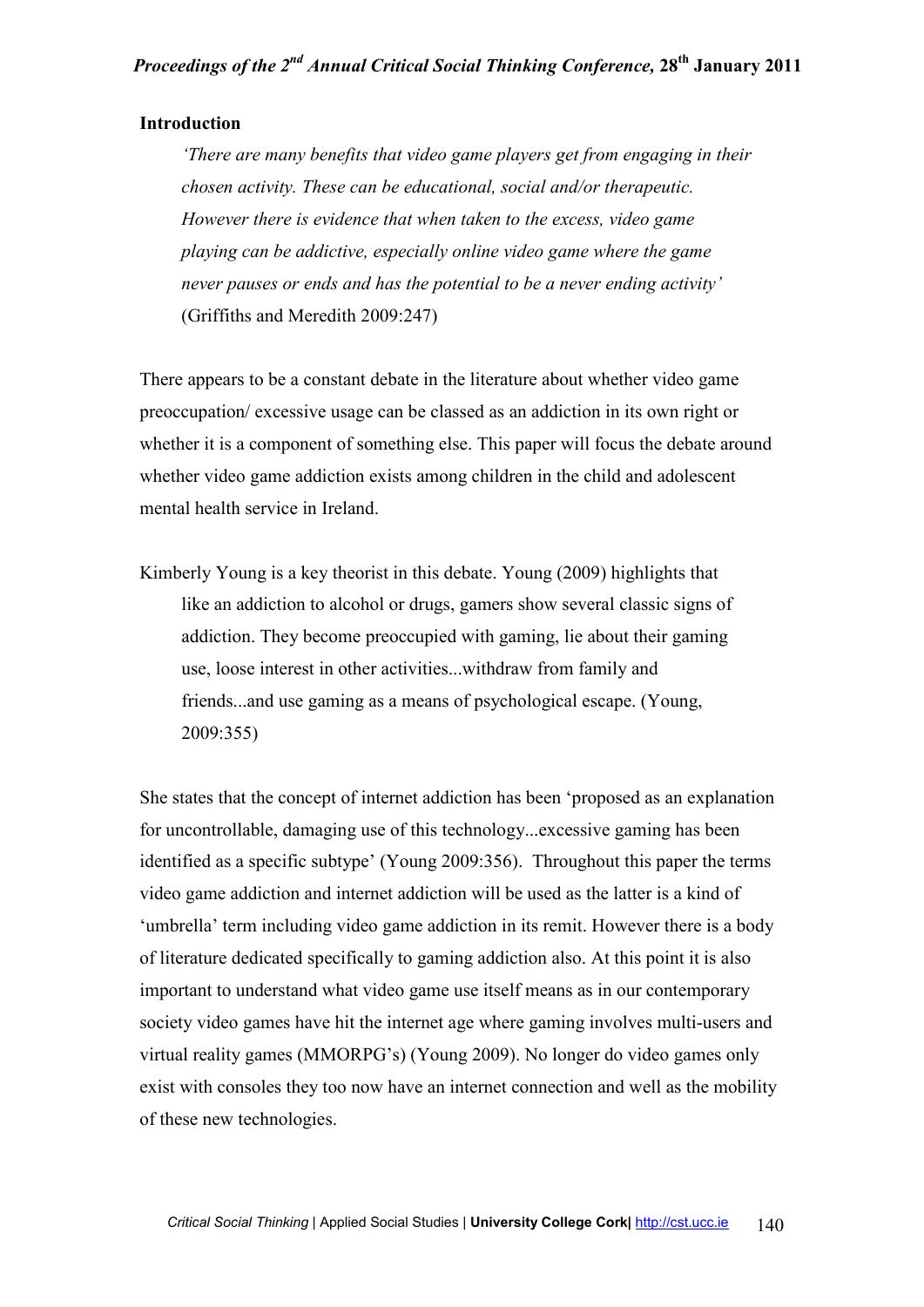This research will focus on three main themes:

 a) Examining the existing theory and literature relating to video game addiction among young people

 b) Exploring the point of view of both the child and adolescent mental health social workers on whether video game addiction exists among young people c) What if any are the implications for social work practice?

#### **Question, Aims and Objectives**

The research questions are as follows:

In the Child and Adolescent Mental Health service has the use of video gaming among children and adolescent's become problematic to the point of addiction? If so what are the implications for social work practice in the mental health service and what are the implications if any for child and adolescent mental health. There are three research objectives that will be investigated in order to achieve an indepth understanding of the issues raised in the research question. These include:

- 1. To explore theory of video game addiction as it is related to child and adolescent mental health especially regarding identity formation in children and adolescents.
- 2. To gain an understanding of Mental Health Social workers perspective on childhood addiction to video gaming including their perspective of whether it is as an addiction.
- 3. To explore the role of Child and Adolescent Mental Health Social Workers in the debate and response to video game addiction.

#### **Theoretical Framework**

The framework used is Qualitative Interpretivist ethnography which explores the social world, and understands the experiences of those active participants of the service being researched, i.e. the Child and Adolescent Social Workers. This is the. According to Mason (2005) qualitative research investigates the depth, multidimensionality and complexity of real life experiences of a working service while the interpretivist ethnography is interested in the 'interpretations, perceptions, meanings and understandings' of those involved in what is being researched' (Mason, 2002:56). Research methods employed are the exploration of literature and theory, a case study and primary research which examines the perceptions and beliefs of mental health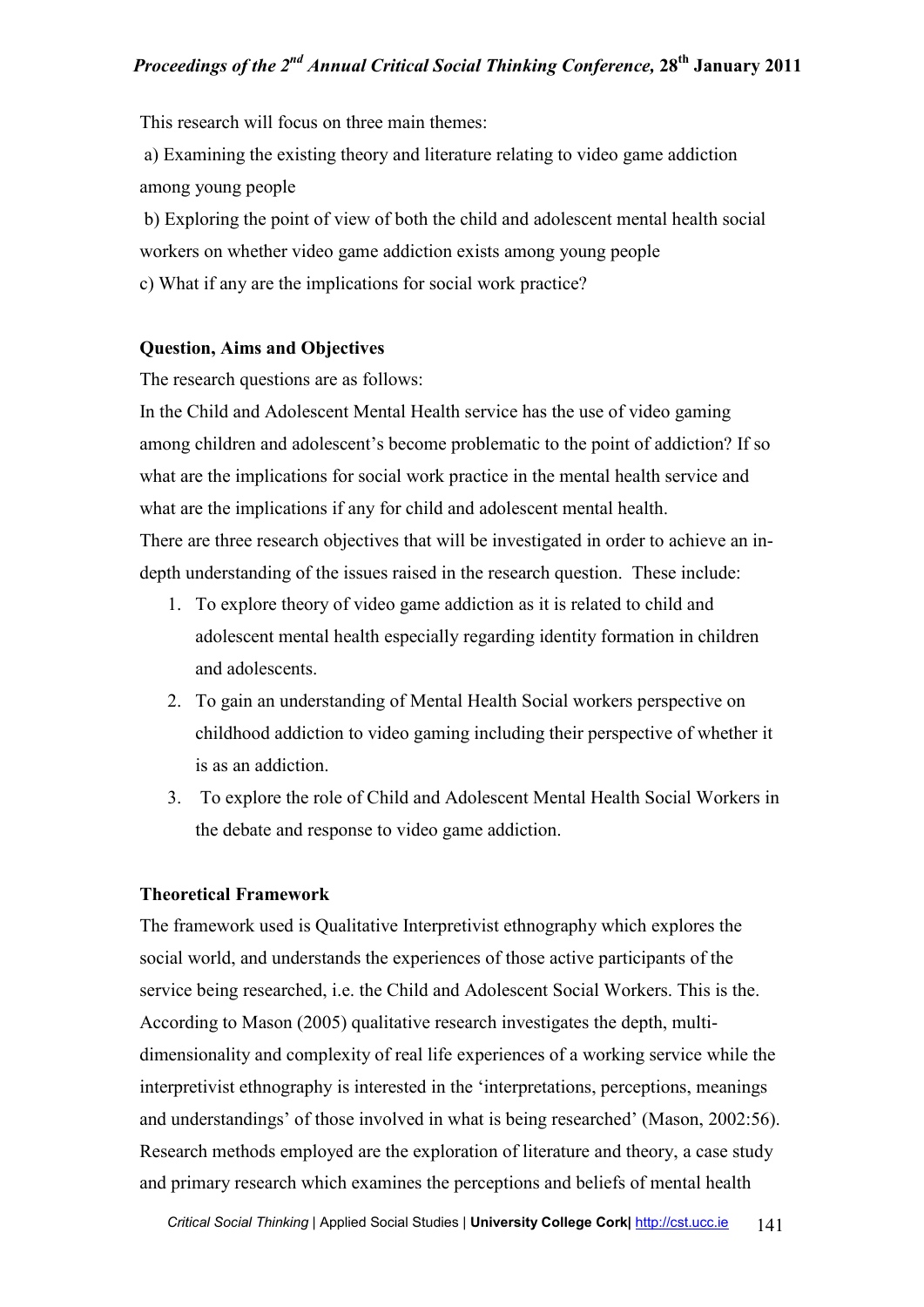social workers around the existence of video game/ internet addiction. It explores social workers understanding of the possible effects video game addiction may have on a child's mental health and the practical impact this addiction may have for their role. Within the Interpretivist epistemology there are research methods, e.g. Data Collection, Data Selection and these will be discussed in the primary research findings of this paper.

#### **Ethical Considerations and Limitations to the Study**

The research is focusing on specific areas relating to children and adolescents use of computers and video gaming and how it has implications for social work practice. However it is important to maintain a clear focus on the topic of this specific research as the objectives outline above. So while there may be other issues relevant to the subject of video gaming, such the dangers / safety of the internet and the effect on children's mental health of violent video gaming they are outside of the focus and scope of this research.

Due to the scale of the project and limitations of the word count this research focuses on the possible effects video game addiction has on children and adolescent's mental health with specific focus on identity formation. It is important to note that the research has been undertaken on a small localised scale. It has used its sample from the southern region of Ireland and therefore its results may be specific to this area and not generalisable outside of it.

#### **Child and Adolescent Mental Health**

According to Anderson and Anderson (1995: 56) Mental Health is 'a relative state of mind in which a person...is able to cope with, and adjust to, the recurrent stress of everyday living'. Cultural perspectives, spirituality and religious beliefs too can affect how mental health is defined. Walker (2003:53) outlines how the western models of illness 'regards the mind as distinct from the body and defines mental illness or mental health according to negative, deficit characteristics'. The World Health Organisation, in contrast, takes a positive position on mental health and defines it as 'a state of wellbeing in which the individual realises his or her abilities, can cope with the normal stresses of life, can work productively and multiply and is able to make a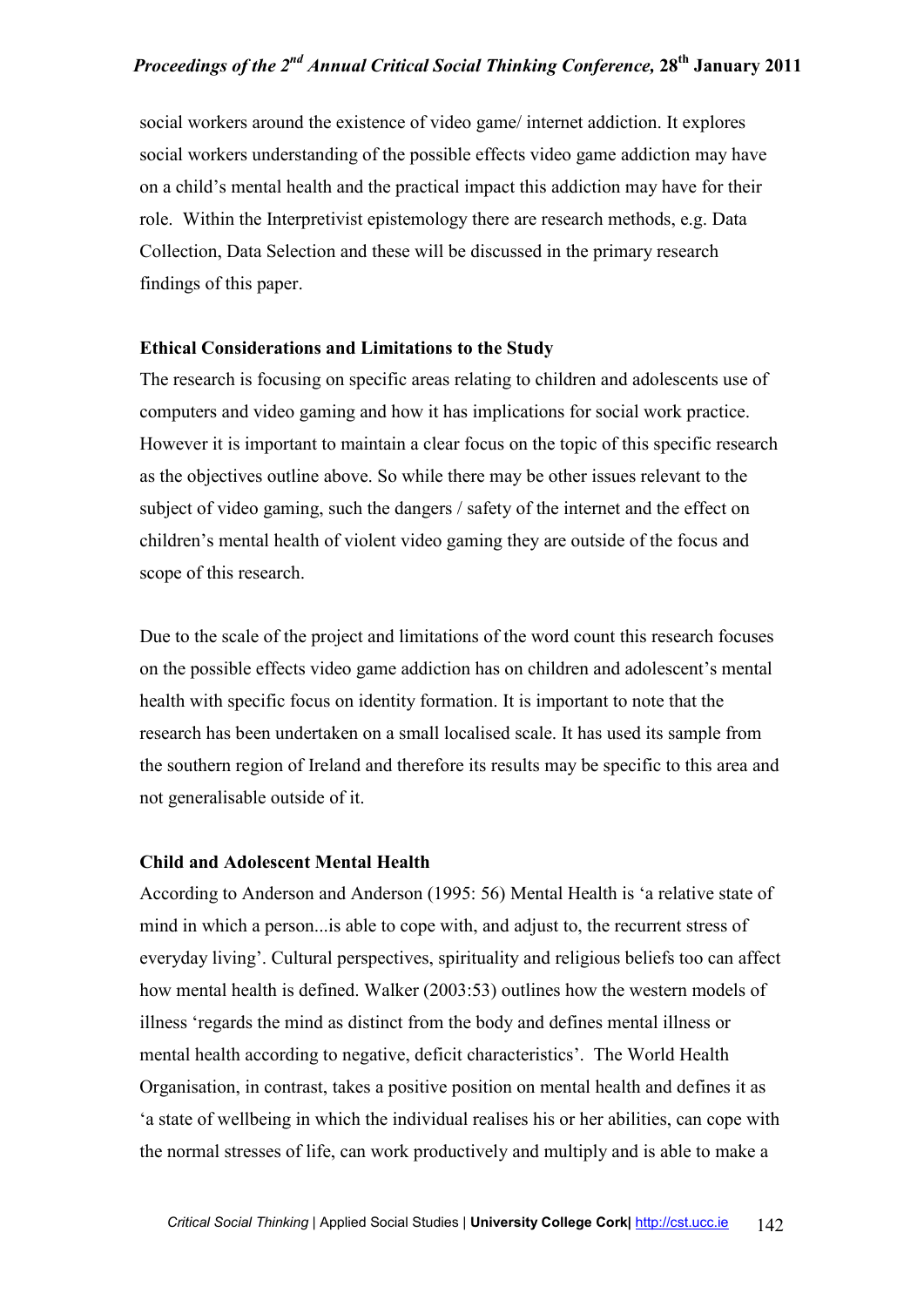contribution to his/her her community' (World Health Organisation Mental Health in the EU 2008).

The Diagnostic and Statistical Manual of Mental Disorders (DSM) is a fundamental classificatory or diagnostic tool used in Mental Health generally, including Child and Adolescent Mental Health (CAMH). This offers clinicians definitions of disorders under a multi-axial classification system (Clinical disorders, Personality disorders, General mental condition, Psychosocial and Environmental problems and Global assessment of Functioning) (Kerig and Wenar 2006).

The International Classification of Diseases shortened to the ICD – 10 Classification of Mental and Behavioural Disorders in Children and Adolescents is used to support diagnosticians in assessing and defining mental health conditions. It does this using different axes as follows Clinical Psychiatric Syndrome, Specific Disorders of Psychological Development (assesses the extent to which there is a delay in development), Intellectual level, Medical Conditions, Associated Abnormal Psychosocial Situations (implications of psychosocial environment) and Global Assessment of Psychosocial Disability (Kerig and Wenar 2006). The term development is one that is fundamental to child and adolescent mental health, whereby lifespan psychology as well as developmental psychology and developmental psychopathology is significant in understanding mental health in childhood; 'The lifespan perspective maintains that important changes occur during every period of development and that these changes may be interpreted in terms of the culture and context in which they occur' ( Bee and Boyd 2004).

Within the developmental position it is made clear that in children and adolescence there are important periods where individual difference are generated. These are called, 'sensitive periods and critical periods' which are affected by the contexts of development, biological context (organic influences), individual context (psychological variations with the individual – personality/ cognitions, emotions), family context (parenting style, attachment, social learning), social context (social relation outside the family – peers/extra familial adults) and cultural context (socio cultural factors - cultural beliefs and norms/ social class) (Kerig and Wenar 2006:3/4). According to Kerig and Wenar (2006) these contexts are not static entities rather they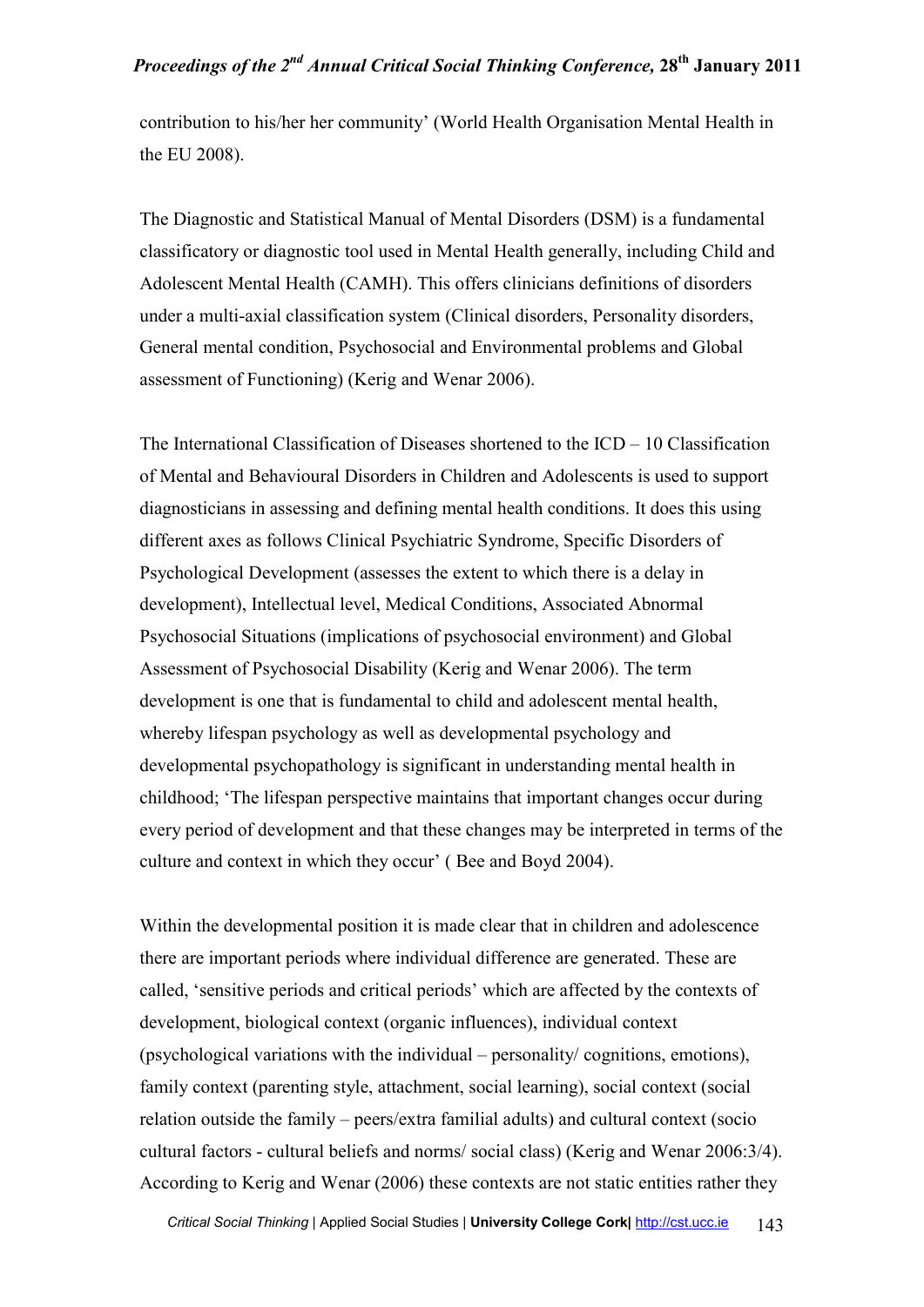are in constant interaction with each other and influence the child's development through many models of developmental theory.

Developmental psychopathology is a facet of developmental psychology which features heavily in CAMH. According to Kerig and Wenar (2006), Developmental Psychopathology should be regarded as '*normal development gone awry'* (Kerig and Wenar 2006:1). Mental health difficulties may be a result of a psychopathology. It is, 'the field that uses insights into typical development to study and treat developmental disorders and vice versa' (Berger 2006:344). Berger (2006:345) goes further in outlining psychopathology's significance in CAMH and the study of video gaming addiction. She asserts that the, 'core identity of the person is dynamic, not static' and that developmental psychopathology can influence its development.

#### **Video Game Addiction**

The conceptualisations or definitions of video game addiction are varied and debated. More and more standalone off line video games are becoming multi-user internet accessible games. These online games can include multi-user online games as well as virtual reality worlds known as MMORPS (Young 2009:243). It is therefore important to keep in mind that throughout the research video games may be both offline and online games using the internet.

Internet addiction or computer use addiction have been used to include video game addiction in their remit. Block (2008:306) states that excessive gaming has been identified as a specific subtype of internet addiction. While Black et al (1999) describes the addiction in terms of 'compulsive computer users' where effects include 'compulsive computer use that had contributed to personal distress, or social, occupational, financial, or legal consequences' (Black et al 1999:840). Shaw and Black (2008) offer the definition that, internet addiction is characterised by excessive or poorly controlled preoccupation, urges or behaviours regarding computer use and internet access that lead to impairment or distress' (Shaw and Black 2008:353) Young (2009) has stated that the method to clinically detect compulsive use is to compare it against criteria for other established addictions. As such in 1998 she developed the Internet Addiction Diagnostic Questionnaire (IADQ) as an initial screening instrument for diagnosis.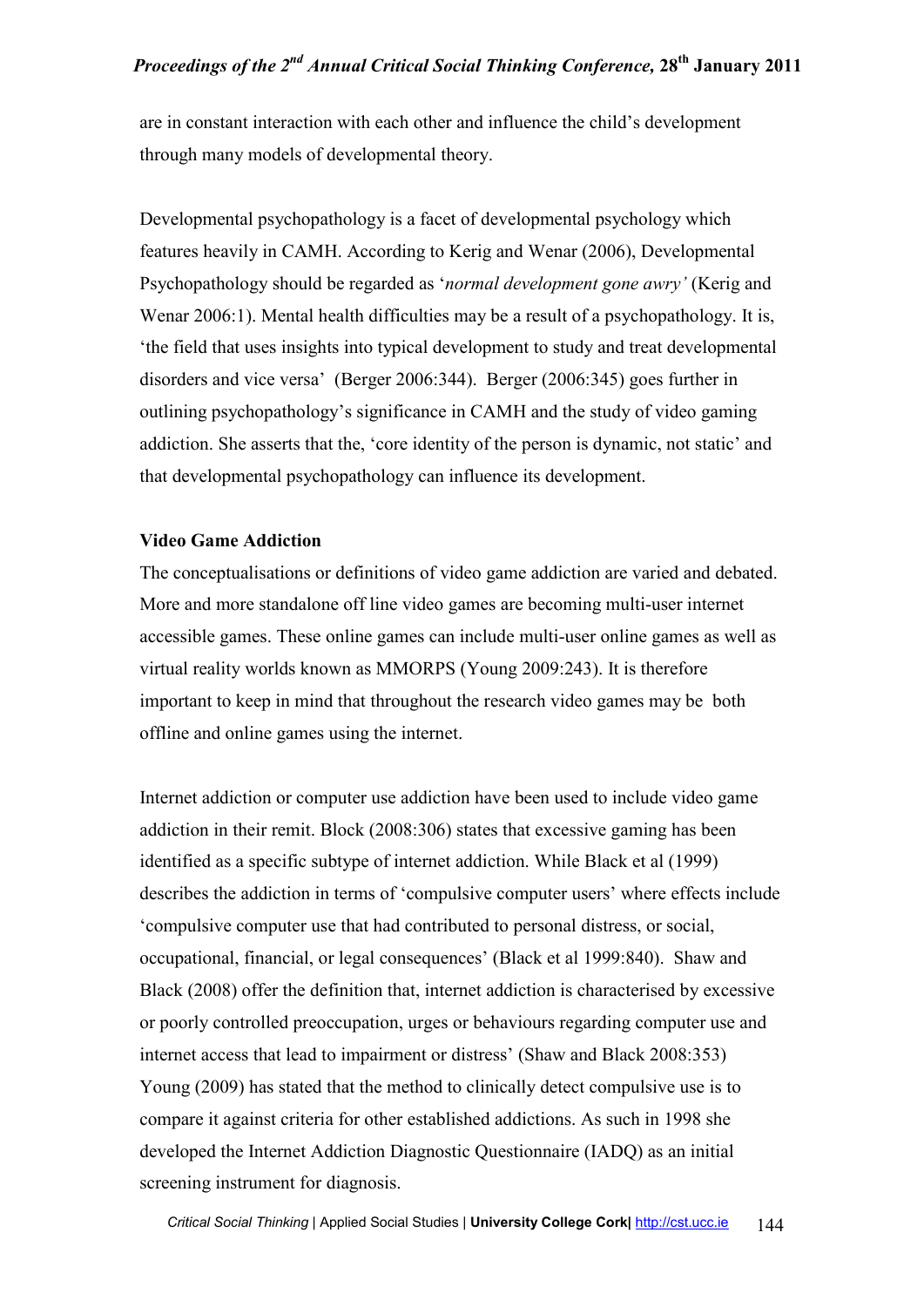#### **Case Studies**

Finn is a young adolescent boy, 14 years of age. His family consists of father, mother and three older siblings 23, 24 and 28 years old. Finn has violent outbursts in the home and school and finds it hard to express his emotions. He is said to find it difficult to make or maintain friendships and at the moment it is feared he does not have any friends. This is compounded by a speech impediment and learning difficulties. Finn regularly remains in his room with the curtains drawn playing his video games on a game console and not taking part in everyday family life. He is described as solitary and despondent. There has also been a physically violent outburst with a family member at home when he was told to stop playing his video games.

Jack is a young adolescent boy, 13 years of age. He lives with his mother and father and four siblings all older bar one who is 18 months. His father has a mental health concern and this has caused much stress in the home as his father has attempted to self harm and to harm one of the children during a psychotic episode. The atmosphere at home is said to be stressful and tension filled. Jack is described as a nice young boy however he is increasingly withdrawn and spends most of his time playing video games both on a console and on the computer. Jack is described as withdrawn and having difficulty socialising with peers and family. He is also described as having low mood.

From the above descriptions of real cases there are many similarities between the boys. They both appear to be having some difficulties in their lives and are both highly involved in the overuse of video games to the point where they are solitary in their own worlds and despondent to their family.

As outlined earlier the addiction to video games is a contested issue. However as can be seen in the introduction to this research Young (2009) states,

like an addiction to alcohol or drugs, gamers show several classic signs of addiction. They become preoccupied with gaming, lie about their gaming use, loose interest in other activities...withdraw from family and friends...and use gaming as a means of psychological escape (Young, 2009:355)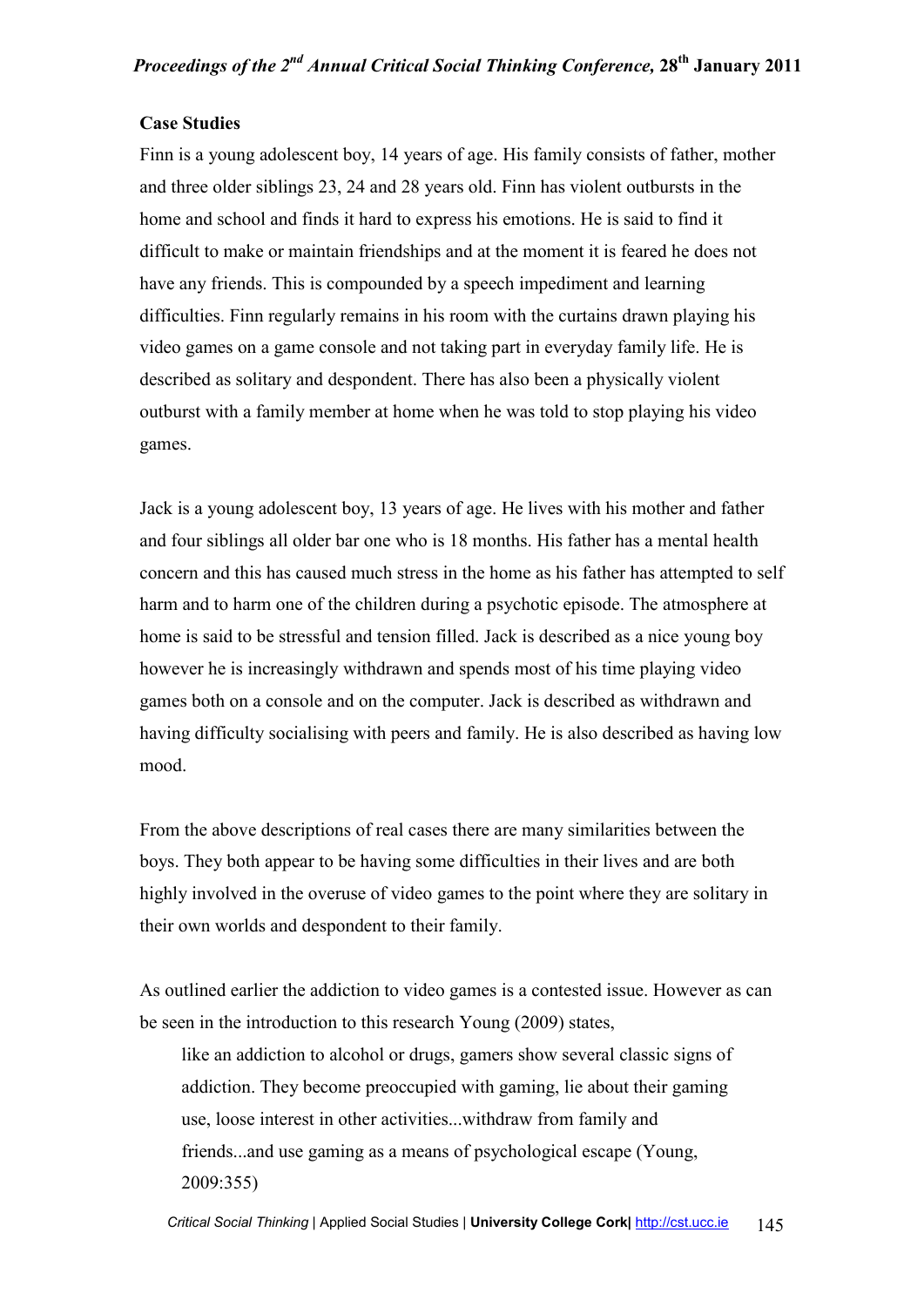#### *Impact on Development*

Developmental psychology shows us that psychological development involves many functions. The child in order to develop his/her identity in a healthy way must engage with more individuals than themselves. If however an addiction to video games occurs in childhood/adolescence this can impede on their ability to engage with family and socially with peers and social elders such as teachers, youth leaders etc. Each child experiences events and interactions with peers and family members which influence the child's learning about the world they live in, how to interact with other people and also about themselves, who they are, and the kind of person they are. Epstein and Reiss call this the 'internal working model' (Epstein and Reiss in Bee and Boyd 2004). This is a theoretical concept which emphasises 'that each child creates a set of core ideas and assumptions about the world, the self, and relationships with others through which all subsequent experience if filtered' (ibid). It also is about the development of the child's self concept and self esteem. The self concept in a developing child will influence the child throughout their life. Self concept according to Berger (2006:286) is a person's 'understanding of who she or he is'. It includes 'appearance, personality and various traits'. Berger (2006:286) illustrates the importance of self esteem and states: 'Self esteem is the belief in one's own ability, a personal estimation of success and worthiness. As self esteem builds children become more confident and independent'. The Behaviourist model of development states that is 'observable behaviour and outside stimuli in the environment' (Feldman 2003:18) that influences a child's development, an idea influential on the idea of video gaming addictions impact on children's mental health. Feldman quotes the theorist Watson when he said that

one could gain a full understanding of development by carefully studying the stimuli that compose the environment...and that...by effectively controlling a person's environment, it was possible to produce virtually any behaviour. (Feldman 2003:19)

Within this field of thought some of the important ideas revolve around how children learn to act, emote and behave which creates a picture of who they are and how they react to life's tumultuous journey. Pavlov's classical conditioning, Skinner's operant conditioning and Bandura's social cognitive theory are important (Bee and Boyd 2004). In classical conditioning a 'conditioned stimulus' is one that brings about a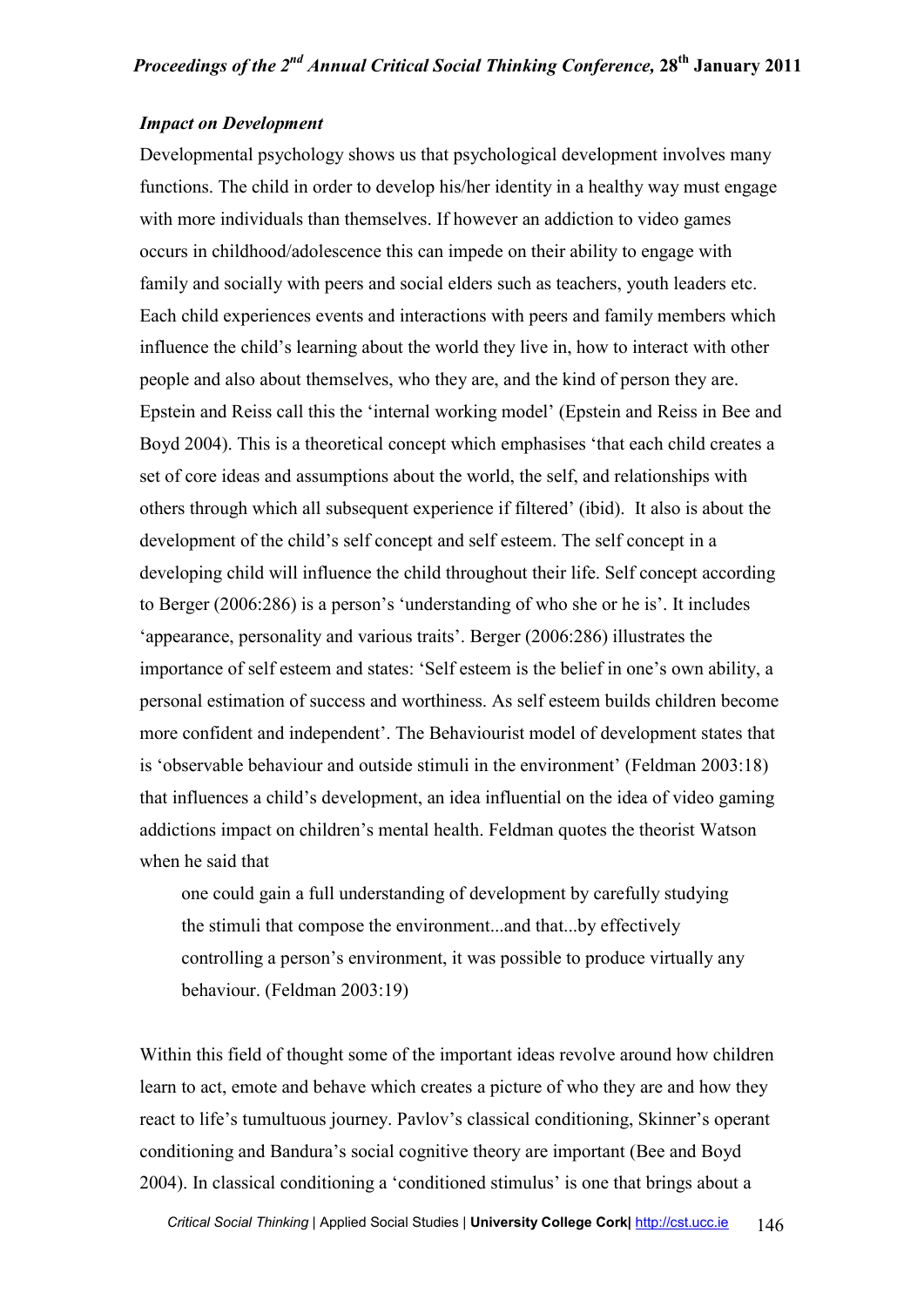specific emotion in a person (ibid). If nice things happen when mom and dad are around they become the conditioned stimulus for nice emotions and behaviours. A bully might do the exact opposite. These conditioned emotions can run through the lifespan and with many different people, there are conditioned feelings and responses for bullies and nice people.

Operant conditioning is the, 'type of learning in which the probability of a person's performing some behaviour is increased or decreased because of the consequences it produces' (Bee and Boyd 2004:19). This is concerned with 'reinforcement' (ibid). That is, if a child is punished for behaving badly in a situation such as hitting another child, they will be less likely to do that again. However if the behaviour is 'reinforced' by a 'positive reinforcement' where a child gets something good for a specific behaviour they are more likely to behave that way again, while negatively reinforcing an action leading to the removal of a pleasant stimulus will decrease the likelihood of the child doing that again (Bee and Boyd 2004: 19). This learning process continues throughout one's life but in the sensitive periods in childhood and adolescence the behaviours are imprinted and likely to have an influence later in life (Bee and Boyd 2004).

Bandura's Social Cognitive theory is useful to this study of understanding video game addiction's impact on mental health. It contributes that a child learns by 'observing the behaviour of another person called a model' (Feldman 2003:20). Learning occurs through observation and so there can be positive and negative influences or models in a child's life. There can also be a time when a child simply has no positive model to work from and is left to piece together a model of what is 'good' from fragments of encounters with models.

The above learning is central for a child's sense of self to be built and is fundamentally a social activity. If a child is addicted to video games and are not engaging with model's or engaging with guardians who teach through reinforcement this may inherently impede on the child's positive growth and mental health.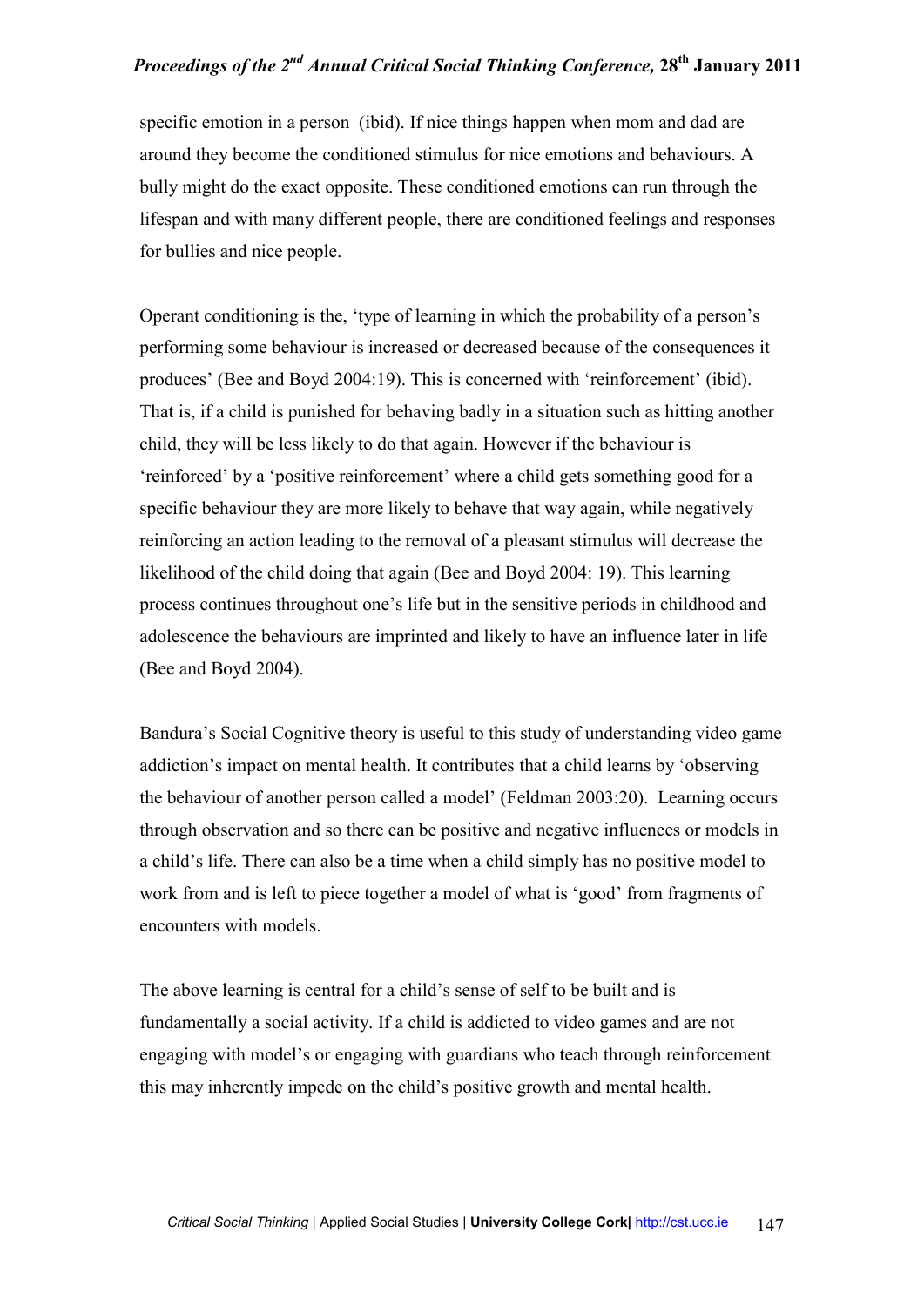#### *Virtual Reality, Identity and Addiction*

Caplan's (1998) 'Social Skills Deficit Theory' is effective in highlighting the issues for children's development and positive mental health in relation to video game addiction. As Caplan states, this idea is that children and adolescents may find: computer mediated communication interactions give people a greater flexibility in self presentation than face to face communication and one may omit or edit information... fabricate, exaggerate or intensify the positive aspect of one's self. (Caplan 1998:1020)

In the study of online multi-user games that involve the creation of online virtual worlds and identities (MMORPG's) Yee (2006:773) says that 'immersion into online games allows users to become addicted'. While the Porter et al's (2010) study is useful in looking at the effects of MMORPG's. It states that children and adolescents with problem video game use 'has fewer friends in real life...and higher levels of social anxiety have been found in real life' (2010; 26). They conclude in their study that,

whether or not problem video game use should be conceptualised as a mental disorder, the present survey confirms that a minority of people who play video games become excessively preoccupied with activity and lose control over it ... consequences affect multiple domains of physical and mental health and functioning (Porter et al 2010:126)

'Socializing difficulties' was one area which this study highlighted as a consequence of problem video game use. This is something which in the above case studies could be a cause and effect of the video game addiction of the boys.

Virtual worlds allow players to create their own world, and as the software has evolved and become more advanced so has the world children can make for themselves, and what a child can make for themselves into has also advanced. Young (2009:337) says a child can '*evolve'* in this world. Here they can create for themselves a super/ideal identity which can fulfil all the wishes they have for themselves. Popular, beautiful, intelligent, successful and attractive to both friends and potential partners is what can be achieved. Young (2009) asserts that players can 'spend hours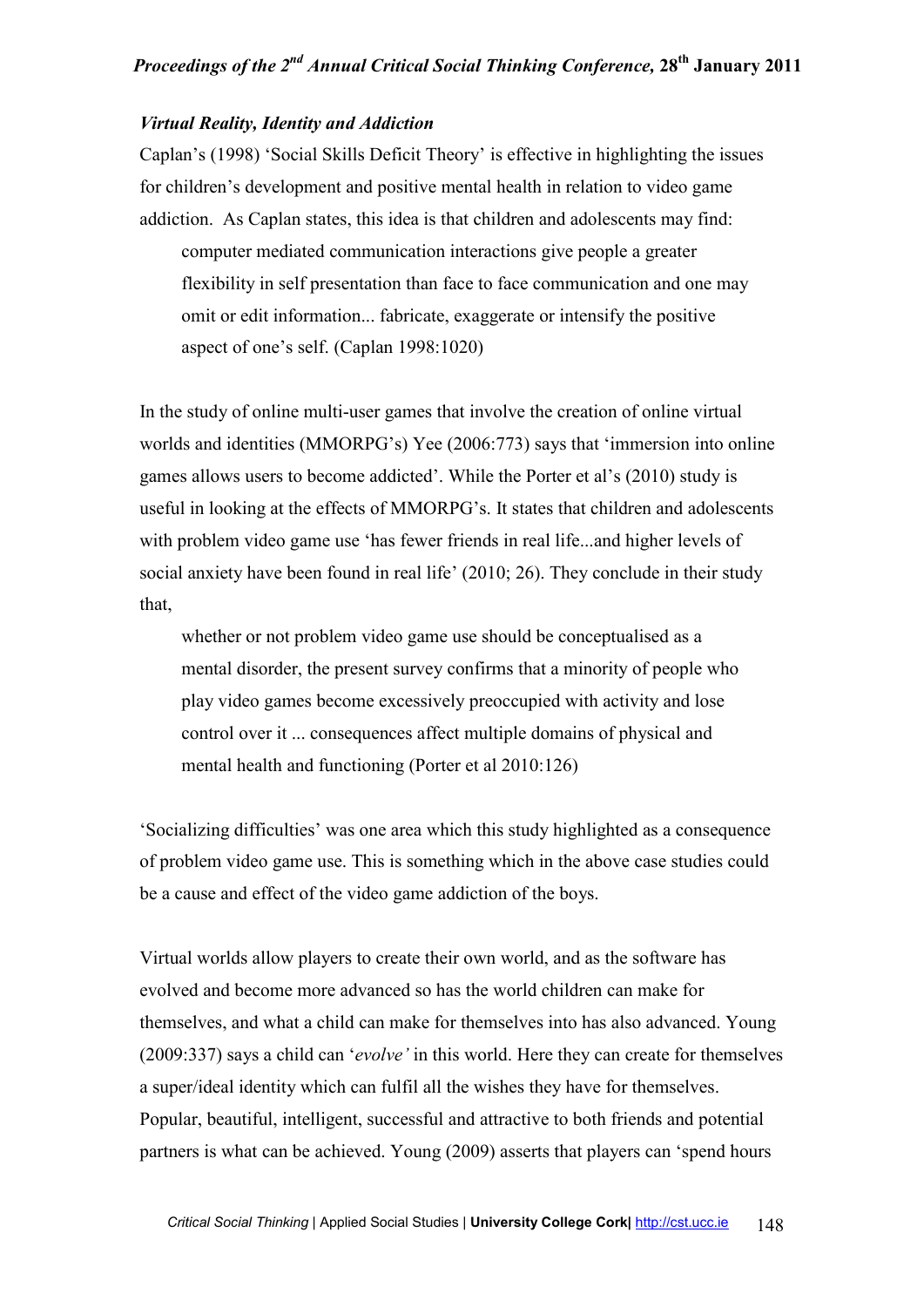living as this other person and begins to identify with a character that feels more real and less fictional the longer they play' (2009:337).

'Self Discrepancy Theory' by Higgins (1987) is an interesting identity theory. He distinguishes between three types of self- the 'actual' self which is how we currently are, the 'ideal' self which is how we would like to be and the 'ought' self which is how we think we should be (Hogg and Vaughan 2005:121). Like what has been described above in the building of one's self concept there are real consequences when there are discrepancies in the 3 self's. Hogg and Vaughan (2005) describe how in children and adolescents failure to resolve the 'actual-ideal' discrepancy produces 'dejection' related emotions including sadness and dissatisfaction with oneself. While failure to resolve the 'actual-ought' discrepancy produces agitation like emotions including anxiety and fear.

If a child/adolescent can find all they desire in a virtual reality game does it not avoid working through the above selves? Does it then not fill a deep need for that child and therefore is it not open to becoming an addictive activity? Could a child/adolescent who cannot find a coherent version of their self concept/ identity become addicted to video gaming in order to fill the void in their self esteem and live in a virtual world so to avoid the mental pain/anguish of living with personal confusion and frustration?

#### *Social Identity*

Personal Identity is not the only identity which children and especially adolescents must contend with. There is also the 'Social Identity'. This is the, 'part of the self – concept that derives from our membership of social groups' (Hogg and Vaughan 2005:125). The idea that a child and adolescent must develop a congruent sense of self but must also learn the social skills to interact positively with peers' highlights the complexity of personal development. It also illustrates the pressure that is placed on children's mental health in this way.

'Contextual sensitivity of self and identity' is a concept of social psychology which depicts the potential for a person to have 'many selves' (Hogg and Vaughan 2005: 126). This means that the person we are can be dependent on the people/group we are with and the situation we are in. People have a different identity with different people.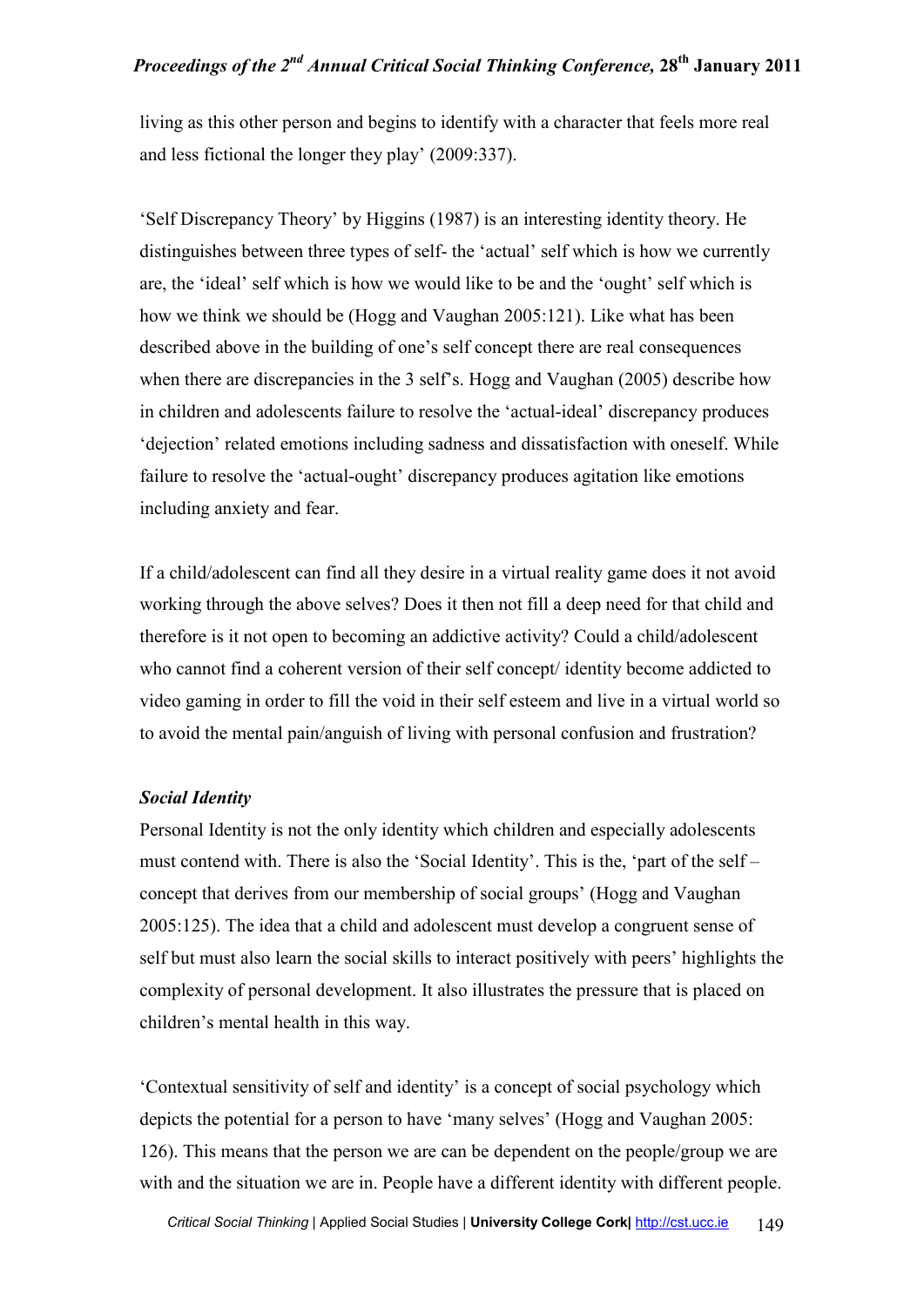However this idea must be kept in perspective. Hogg and Vaughan (2005:126) illustrate the importance of having self concept 'integration and coherence' that provides the person with a 'continuing theme' that 'weaves the various identities and selves together into a whole person'. If a child cannot find a stable self concept that can cope with the need to transform their identity in different situations this could be very stressful. Without the ability to construct coping strategies to understand the core attributes that make a person themselves and not lose grasp of their core self concept, fragmentation of the self concept can cause high levels of mental distress. Video game addiction as discussed above in relation to MMORPGs could have an impact on developing these skills. If a child and adolescent in core periods of development avoid interaction with social groups they may not learn these skills or develop coping strategies. Without face to face contact with peers and learning through trial and error in social situations these skills may be neglected and underdeveloped. When a child is in a social situation without these skills and coping mechanisms stress and anxiety could be caused and mental health affected.

#### **Outcomes for the Child and Identity formation**

The case studies highlight the real life influence of video games on mental health. Lawrence et al (2009: 551) states 'internet addiction has become an increasing mental problem among adolescents'. Studies they say indicate it is predominantly young men with 'introverted personalities' that are addicted while females are beginning to rise in the figures. They also say there is a clear association between internet addiction (which includes computer use and video games) psychiatric symptoms and depression among adolescents (ibid).

Importantly for this research is how Lawrence *et al's* (2009:554) describes internet addiction and stress. They say that,

internet addiction is a behavioural manifestation of internal stress experienced by young people ... and the...internet provides a means for young people to be distracted from these stressful experiences and hence the usage of the internet becomes a coping mechanism.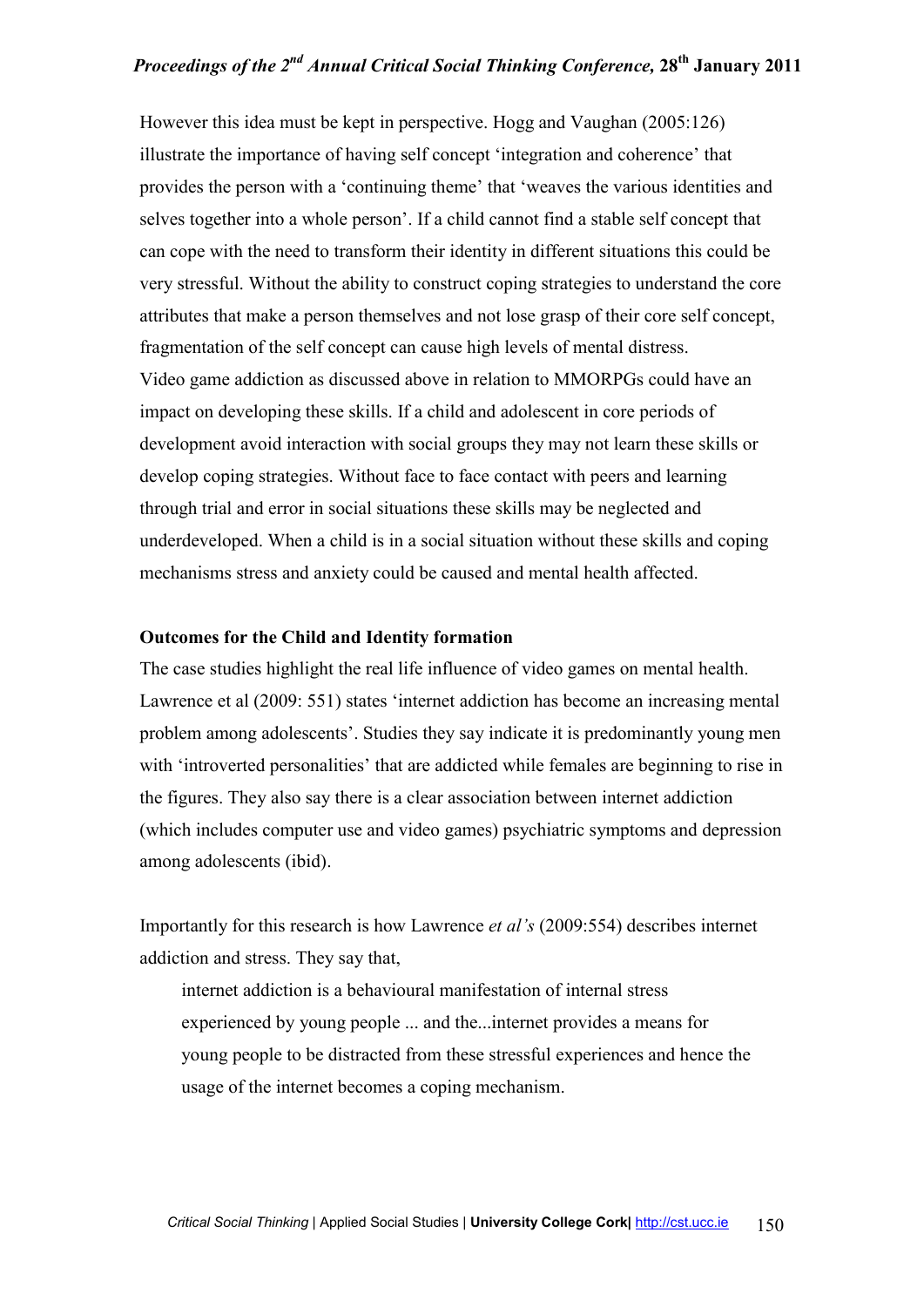Both young boys in the case study are at a sensitive period of identity development and have numerous stressors in their environments which appear to be impacting on their mood.

Finn has a learning difficulty and speech impediment which impacts on his ability to associate and communicate with his peers. His anger outbursts could be related to poor coping abilities and the inner stress and turmoil that accrue from not being able to communicate effectively in social groups and having few to no friendships outside of his family. This too could be the reason for his possible addiction to video gaming a way out of the turmoil of his situation but leaving him with little learning of how to exist in the real world, and with low mood.

Jack has a family situation which is deeply traumatic. A parent who is a 'teacher/protector' does not fill that role rather they are the cause of stress. Could gaming be a coping mechanism for this? Leaving little space for learning about whom he is and how to cope in social situations, leaving him introverted and with low mood?

Erikson's theory of 'Identity versus Identity Confusion' proposes that in adolescence the youth confronts a crisis in forming their self portrait (Kerig and Wenar 2006:54). Identity confusion occurs when children have difficulty resolving the identity crisis and these children are more vulnerable to risk in adolescence (ibid). As has been outlined in 'social identity' the task of incorporating gender, ethnic and sexual identities into one's self concept also bears a load on a child's mental health. If a youth successfully navigates this process of building a self concept a child achieves a coherent sense of self and are more socially mature. If a youth is confused and uncertain about their identity and aren't making progress in understanding themselves they are 'identity diffuse' and can be 'socially isolated, unmotivated and attracted to substance abuse' (Kerig and Wenar 2006:54).

Another result of poor identity cohesion may be low self esteem. This arises from a negative self concept and is a 'risk mechanism for depression and suicide' (Kerig and Wenar 2006: 56). A child who perceives himself of herself as defective or unworthy is more vulnerable to feeling of 'sadness, hopelessness and futurelessness' (ibid).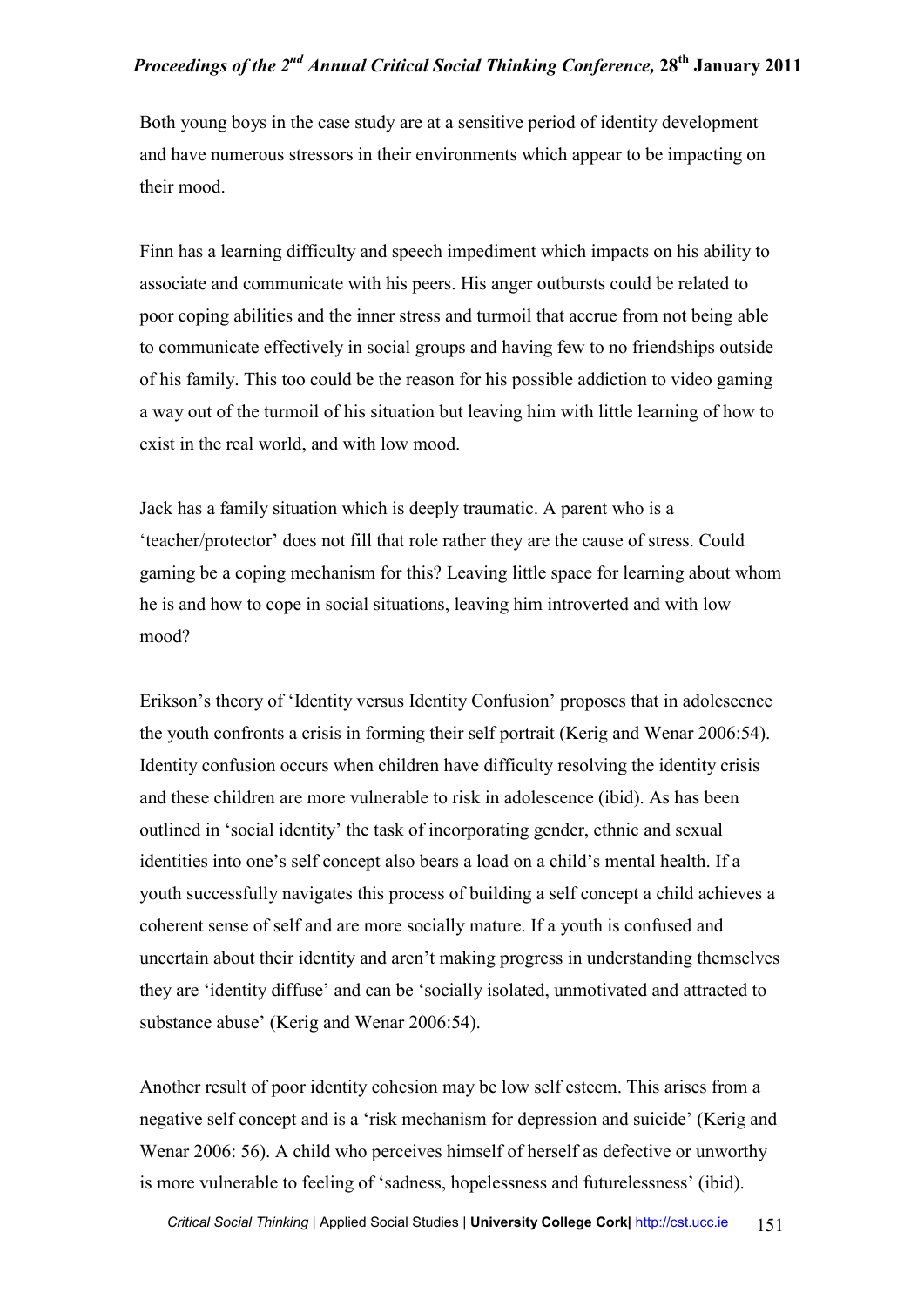All of the above theory has highlighted the vulnerability that some children may have to mental health difficulties and that addiction to video games may be a result and causal factor in this. The potential risk of low mood and depression have been stated a number of times.

The DSM IV – TR classifications for depressive spectrum disorder and are useful to read and understand, especially when considering the treatment options and possible co-morbidity of video game addiction with these issues.

## **Clinical considerations in Diagnosis and Treatment of VG Addiction Definition of Video Game and Internet Addiction**

Video game addiction does not appear in the DSM IV – TR or the ICD 10 specifically. To work with a mental health concern that is not recognised as a specific disorder in itself leaves workers with a dilemma as to how to proceed with diagnosis and treatment options.

Shaw and Black (2008:355) propose the opinion that,'until internet addiction achieves recognition as a disorder, we recommend that clinicians use the Axis-I DSM –IV- TR category 'impulse control disorder not otherwise specified'. However because of the many affiliated issues and psychopathologies associated with video game addiction a broad holistic assessment is required by CAMHS. Shaw and Black (2008:358) promote the Psychiatric Co-Morbidity of mood disorders, anxiety disorders, psychotic disorders and substance use which they say are associated with adolescents with video game addiction.

#### **Treatment Considerations**

Young (2009:363) offers the effective realisation that successful treatment must not only address the gaming behaviour but help an adolescent to,

navigate the normal developmental tasks of identity formation that are often neglected while using gaming as a means of coping with life's problems...treatment should focus on effective problem solving skills necessary to build self esteem...treatment must focus on ways to build/rebuild their identities within a non gaming environment.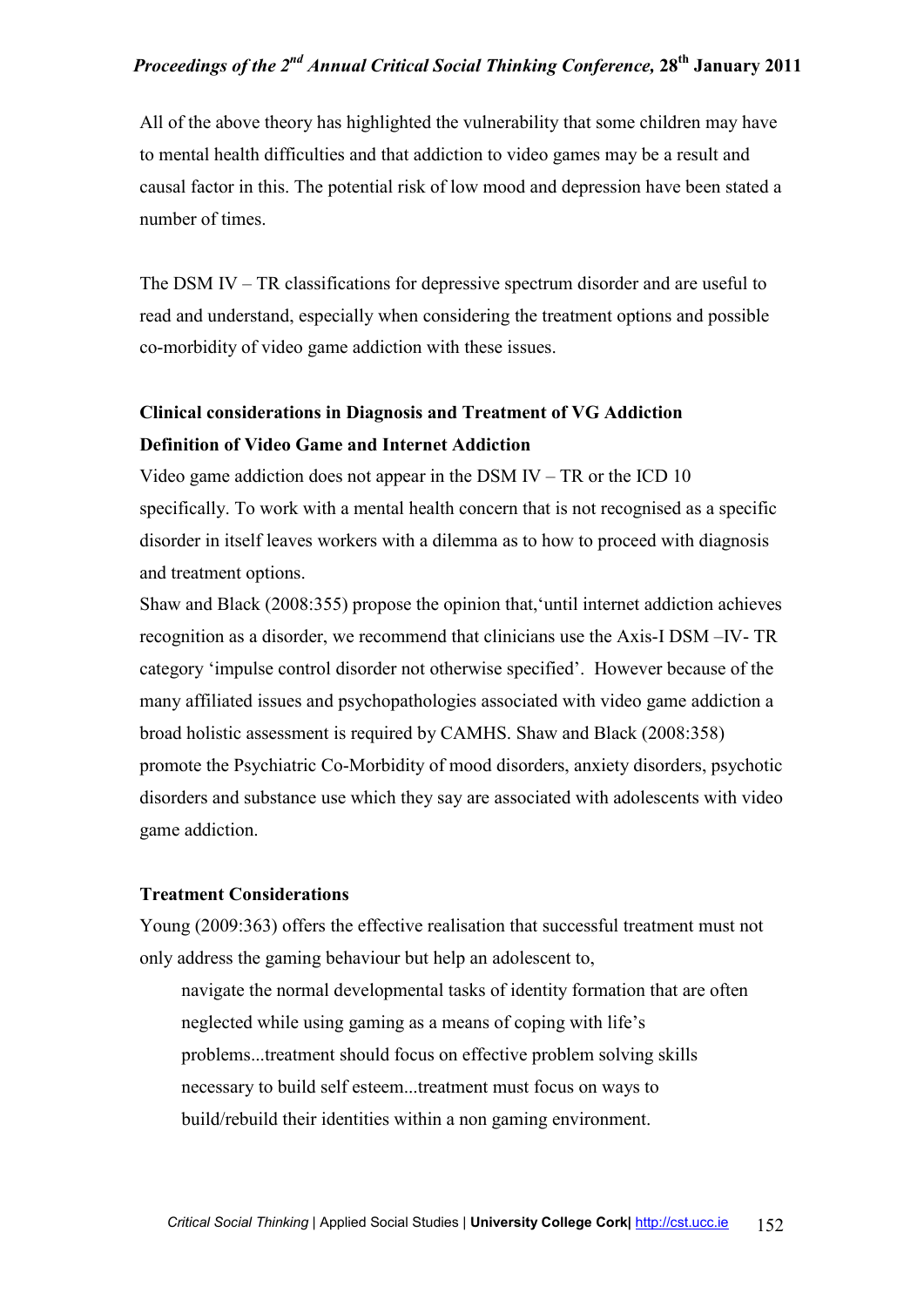This point of view is congruent with the above discussion of video gaming's impact on children and adolescent's mental health as it relates to identity formation. Cognitive Behavioural Therapy (CBT) has been highlighted as a therapeutic option as it is based on the premise that thoughts determine feelings (Chou et al 2005:382). Young (2009:244) states that CBT has been shown to be an effective treatment for 'compulsive disorders' as well as substance abuse, emotional disorders, and eating disorders.

Motivational interviewing or Motivational Enhancement therapy is proposed by Orzack and Orzack (1999) as a treatment option. This 'allows addicts and their therapists to collaborate on treatment plans and set attainable goals' (Chou et al 2005:283/4).

Young (2009: 364) promotes the importance of parental involvement in the treatment of adolescent video game addiction (internet addiction). Knowing the warning signs is central which she says include, 'withdrawal including anxiety, depression, irritability, trembling hands, restlessness, obsessive thinking or fantasizing about the internet'. Family therapy is a treatment option that is highly promoted. Young (2009:366) states, 'it is important to educate the entire family on ways they can help the addict'. It is also seen as important because this method may include counselling for the family, coping mechanisms around loss of trust, as well as offering the family a space to understand the underlying 'dynamics' associated with the child's addiction (ibid).

#### **Primary Research**

The investigation in the field involves personal interviews with social workers in the mental health service. The interview process follows the Qualitative methodology and the interpretivist ethnography of this research. The collection method employed was that of Semi structured personal interviews. The interviews were devised out of the research aims and objectives of the research project. Those aims related to identifying social work role in child and adolescent mental health service, exploring the views of Mental Health Social Workers about whether video game addiction exists. As well as exploring the effects this addiction may have for mental health. The final aim involves exploring the role of Social Workers in the debate and response to video game addiction i.e. role and responsibilities.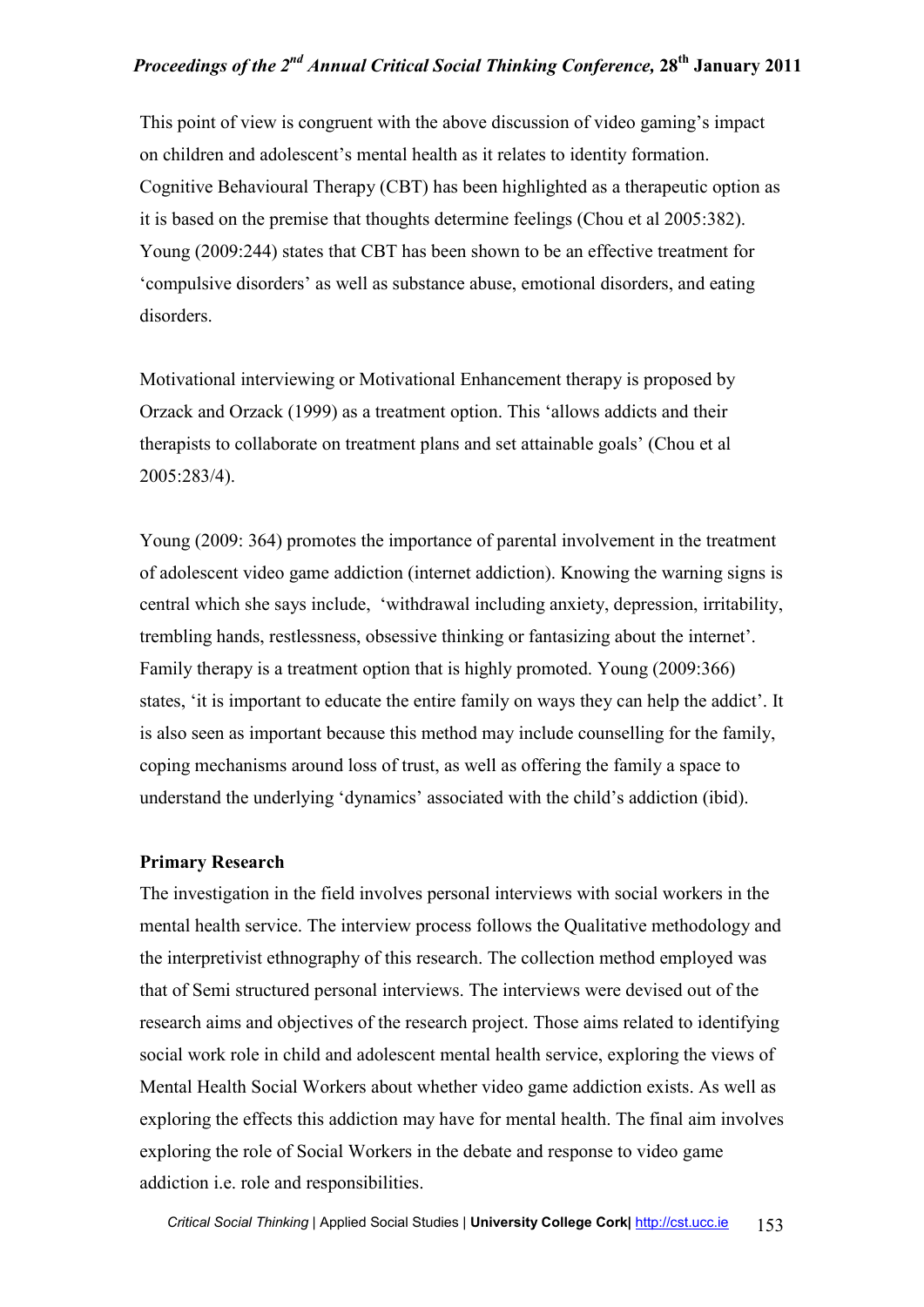Reducing and analysing the data received through the interviews involved coding the information into a small number of categories. From here the information collected was thematically deciphered. Three core areas were identified out of the initial research aims which work as the coding mechanism. Interview questions assessing social work in child and adolescent mental health is the first. Followed by Video Game Addiction and finished with Implications of video game addiction for Social Work Practice.

Questions posed under section one 'Child and Adolescent Mental Health Social Work' are concerned with the interviewees' perspective of the social worker role in working with child and adolescent mental health. It also brings into the discussion the presence of addiction in the service. Section two, 'Video Game Addiction', includes questions related to the interviewee's experience of working with video game addiction and whether there is an impact for children's mental health. And the final section of the interview 'Implications for Social Work Practice' consists of questions related to identifying the effects of the addiction for the social work role, response and the treatment options available to them. Finally the opinion of the interviewee was asked in respect to whether they believe video game addiction is a growing phenomenon and the impact that has for future practice.

#### **Findings of the Research**

#### *Child and Adolescent Mental Health*

Social workers highlighted the varied aspects of working with child and adolescent metal health with special regard to what they understand their role to be. Each participant included the aspect of working as part of a multi-disciplinary team. While participant four offers a useful explanation as to the social work role:

*The role of Social Work is to contribute to the formulation of the psycho – social assessment in terms of a child's environment, focusing on family and extended supports, attachments, parenting experiences, supports and safety/risk. Further to this Social Work contributes therapeutically in terms of family work (and the child within the family system) focused on a variety of presenting difficulties, and the facilitation of group programmes (parenting and social skills).*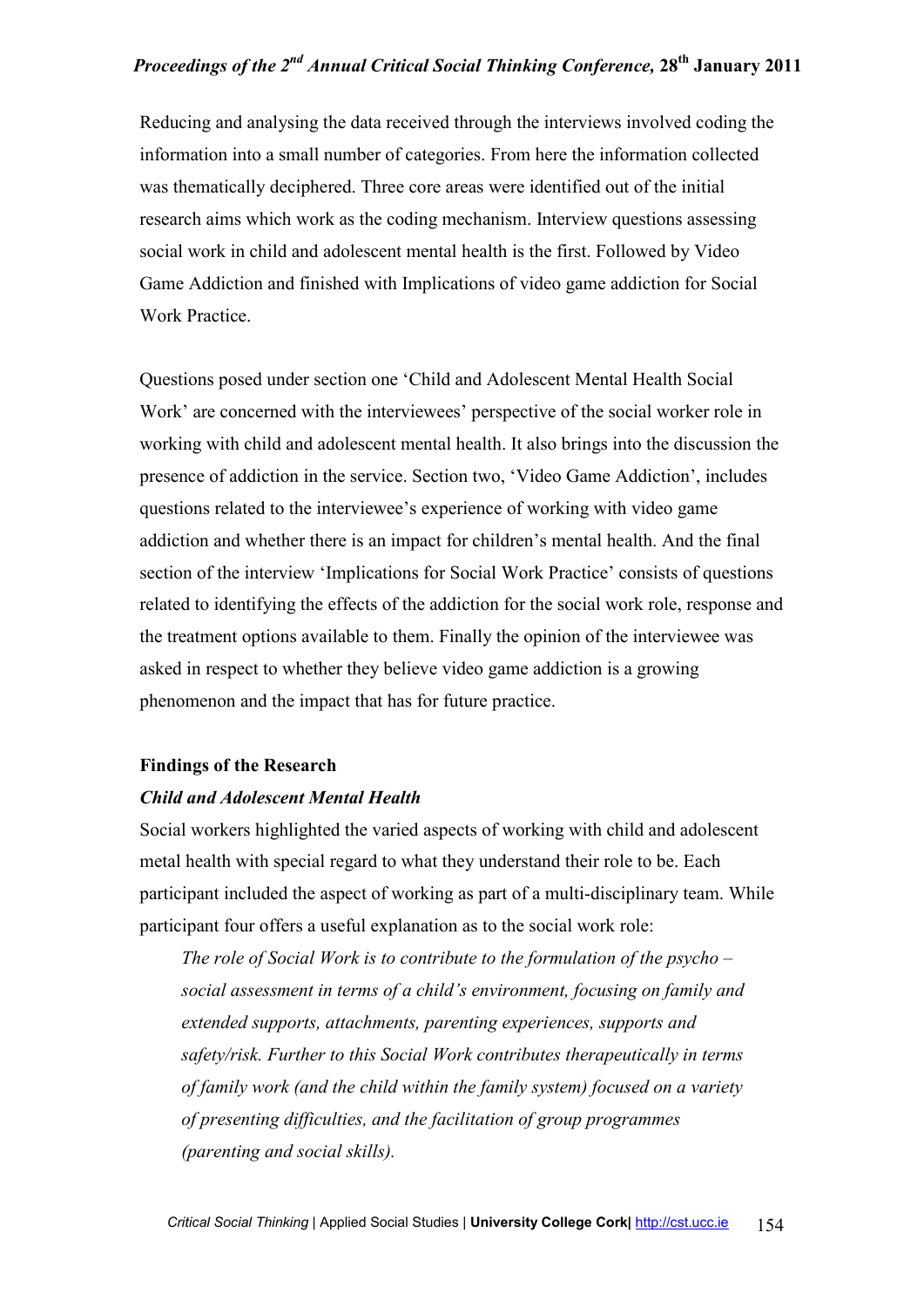The participants also included in their insights the benefits the social work profession brings to CAMHS. These views include how in an holistic assessment, which is central to the work of CAMHS, social work through its focus on holism and the social aspect can offer balance to the medical model of assessment which is utilised in mental health type working.

#### *Video Game Addiction*

This section raised points around the interviewees' personal experiences of working with addiction generally and video game addiction specifically. Firstly when asked about whether addiction is an issue in the service, the opinion generally was that while addiction may not be the primary reason for referral addiction issues were prevalent. Participant 1 highlighted the Vision for Change Policy (2007) where it is recommended that children and adolescents with addiction problems should be offered assessment by the generic addiction services. The majority of the participants however emphasised addiction as a contributory factor. Participant 3 illustrates this point effectively by saying,

*'Yes – but usually an 'add-on' to the presenting mental health issues. However a good deal of the mental health problems experienced by our patients were caused by substance abuse in the first place. For instance drug induced psychosis etc.'* 

#### While participant 3 states,

*'Addictive behaviour is prevalent in many cases and is particularly noticeable in cases where there is vulnerability in families, such as poor supervision/ boundaries or communication difficulties. The addiction in many cases represents a loss in relationship'.* 

The views were highly similar in this respect with addiction seen as a secondary or even pre-emptive aspect to mental health difficulties in children and adolescents. The second area covered in this section was in relation to exploring the possible effects addiction has for child and adolescent mental health. Attitudes in this respect were also quite similar with many aspects repeated throughout the accounts. Participant 4 describes what an addiction means *'Addiction is defined as when a particular activity interferes or eclipses daily functioning (i.e. sleep, meal, and social activity)'.* Following this they illustrate how addiction therefore,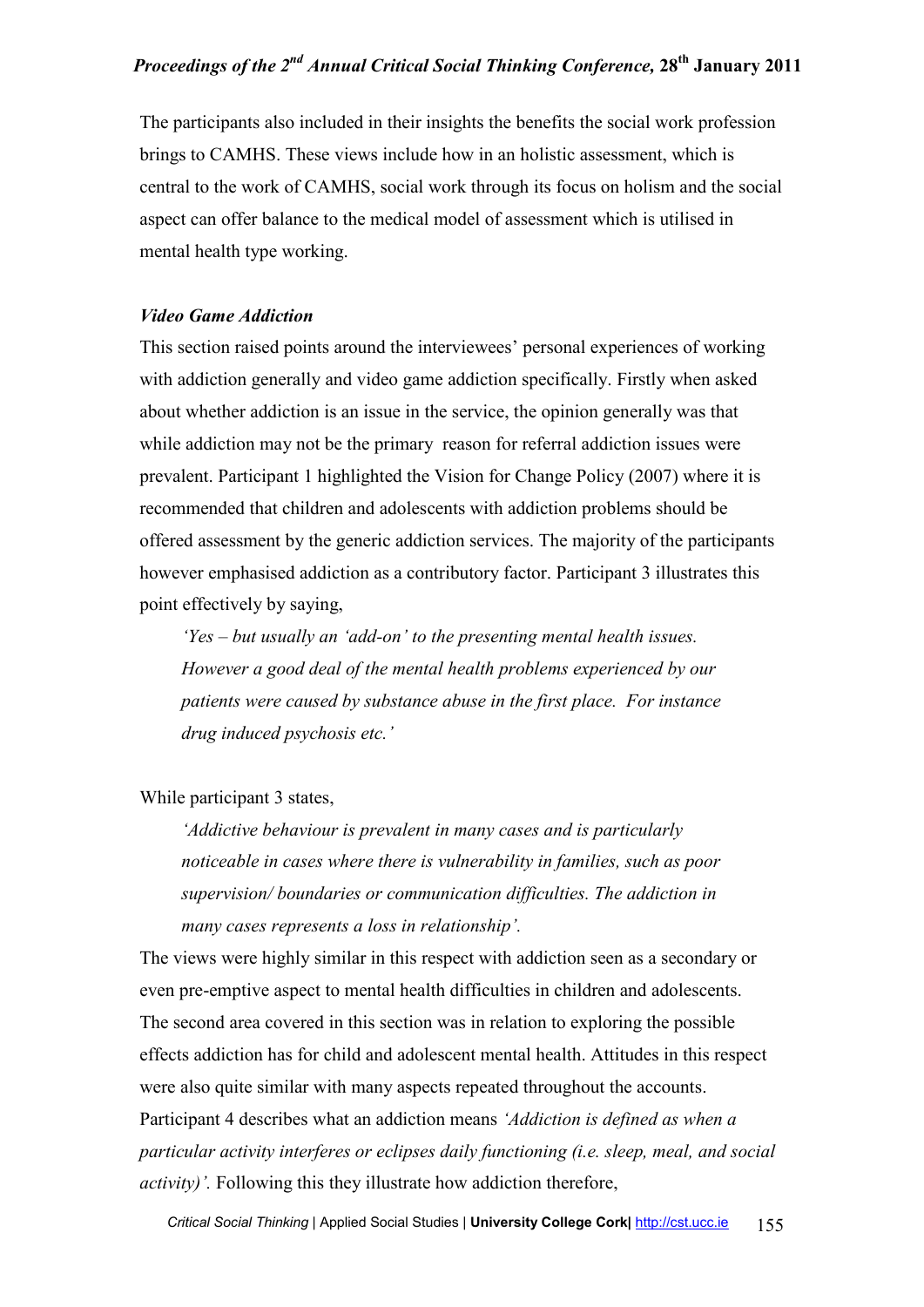*'often replaces other important aspects of daily living such as peer socialisation, academic performance, forming supportive relationships, sleep, appetite. This can have detrimental affects depending on the severity of the addiction to issues such as physical and mental health and can cause secondary disorders in terms of anxiety , mood etc.' (Participant 4)*

Participant 3 offers a very comprehensive insight into the effects, when they say, *'In our experience addictions have an extremely negative impact on child and adolescent mental health both on a cognitive and emotional basis. Addictions cause an amount of social and psychological problems. Psychological problems include the issue of compromised neural development. Social problems include financial issues, withdrawal from friends, and family, anti-social problems etc, as well as poor self-esteem, poor problem solving skills and so on'.* 

When asked had the participants come across video game addiction in their practice the response was surprising. In the literature it was clear that this area is highly debated and the theory lies predominantly in journal articles. However each participant notes they had come across incidents where children have a severe preoccupation with video games. Each contributor stated '*yes*' and added sentiments like, '*the incidents appear to be rising'*, '*games go on forever'* and *'we see withdrawal symptoms that correspond with other addiction withdrawal signs'*. Perhaps most importantly for the aims and objectives of this research was the question of whether or not these social work practitioners felt this over usage of video games could be addictive. Each participant believed '*yes'* video game preoccupation could become an addiction.

#### *Implications for Social Work Practice*

The responses were thought provoking as each had both similarities but very individual perspectives on the meaning of this addiction for them. These points are important for future practices around video game addiction as they draw attention to the needs for future training and practice requirements to deal with this issue. The first question searched for the contributors opinion on the impact of this addiction for their work, that of role, response and treatment options. For most the social workers the impact on their role was what they felt was most important. Participant 1 believed the impact is more for the child's life whereby,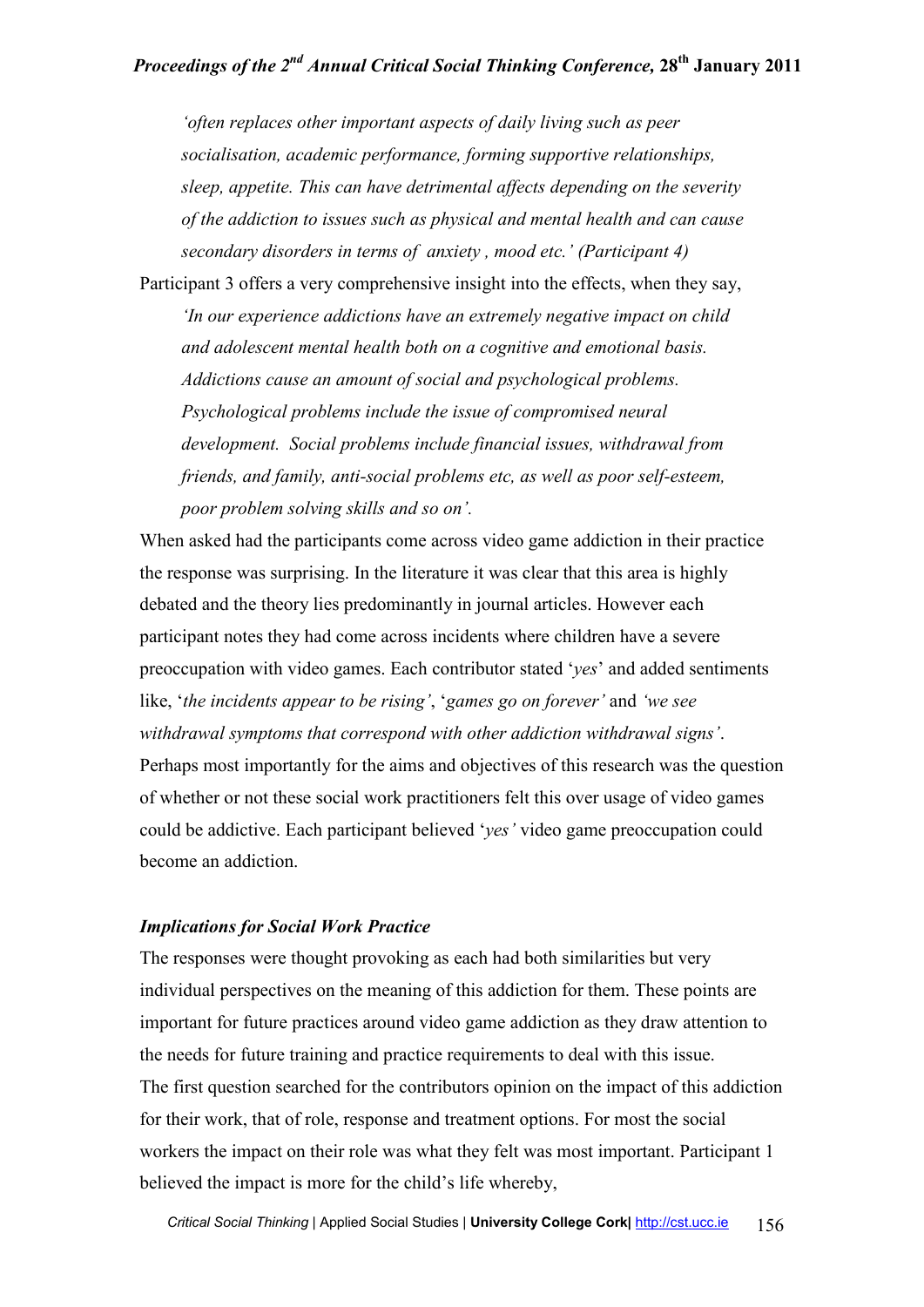*'(I) will work with parents and children to support them to "regulate" their internet use and to engage in activities that are "people" orientated as opposed to "screen" orientated. Usually Children and families are very receptive to intervention around spending too much time "gaming" as children don't like feeling isolated from peers'.* 

Participant 2 highlighted the importance of 'naming' the new issues that social workers are being faced with when working with children and adolescents. Points to note,

*'I feel that if it begins to be uncovered more and more then we as social workers will become more confident in working with it. We have skills from working with kids generally with issues like impulsivity and mood disorders and this addiction I think could be part of that so we need to become confident in working with new issues. It's more about naming issues because we inadvertently work with issues that are not named all the time'.* 

The perspective of the third participant was very interesting as they took it from the team perspective, and the consequences of the addiction on a child's participation with the service, by saying,

*'Our greatest issue with this addiction is that it isolates the young person or connects them with cyber relationships which are of little social value to them. They are unmotivated, have difficulty with maintaining relationships, school attendance, work commitments etc Poor self-care and so on. As it is not seen as a 'mental illness' per se we do not have treatment options available to us on our team. Our biggest problem is trying to help motivate the patient to deal with his/her other mental health issues that brought him/her to our team in the first place'.* 

While participant 4 speaks about the way they feel they would work with video game addiction. This perspective enriches this study because it offers the reader a practical perspective on treatment. The participant says,

'*Social work response should be in providing education/ awareness and support to families who are faced with such issues. Treatment follows any addiction model of treatment 1) Assessment of impact of daily living 2) psycho - educational component as to normal functioning and impact of addiction on child's development 3) Parental work to manage difficult behaviours and establish boundaries- using cost -response methods*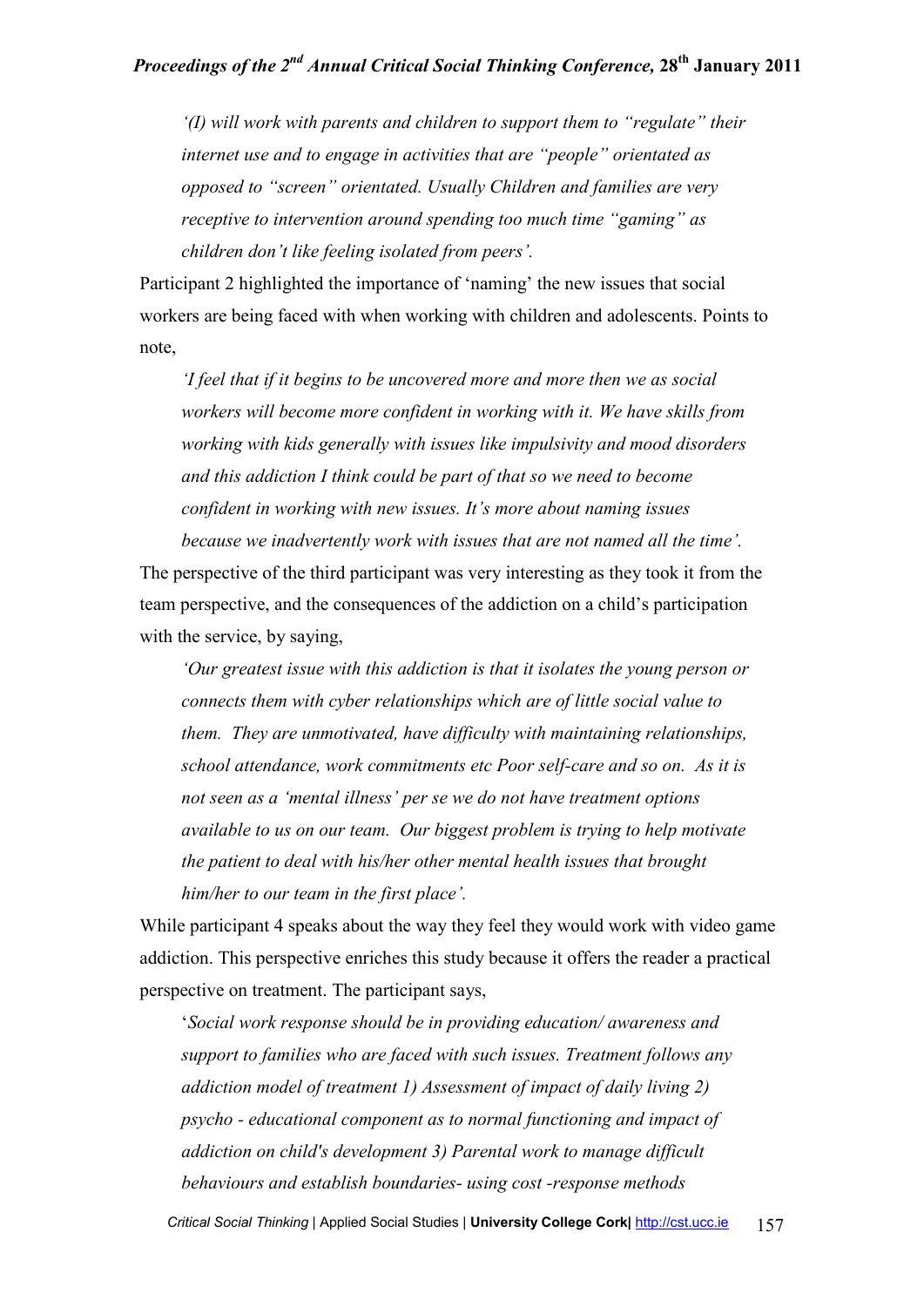*4)Addressing issues of balance in a young person's life. 5) Providing support to young person- supporting models of positive communication.'* 

Finally for the primary investigation the social workers were asked about the potential for video game addiction as a growing phenomenon and the implications of that for social work practice. The responses in this segment were the same, 'yes' this is a growing phenomenon. As for the future implication they were similar to the implications for present practice with the addition that training is a definite requirement. Each participant added to the discussion with points including,

'*Social Work needs to keep abreast with what children and teenagers like doing on the internet and to understand the addictive nature of some of the games available on line'.* 

*'I think it's about gaining more experience of working with this issue and working through treatment and possibly contacting people/professionals with an expertise around it'.* 

*'problems will be diagnosis and recognition by professionals of the issue. It will be an extensive problem I think in future for child protection, CAMHS, probation, community work etc Training, support and treatment options for the young people are required'* 

And finally,

'*We have entered an age where computers are a part of everyday life ... it needs to be taken seriously and considered when assessing a young person it should form part of an overall risk assessment framework in Social Work ... and ... offer support to families in advising them of the need for supervision and monitoring of behaviours to ensure addictive behaviours do not develop'.* 

These points contribute valuable practical advice around the study of video game addiction as it impacts on present and future social workers and their practice.

#### **Conclusive Remarks**

Arising from this primary research there emerged definite findings which relate to the research aim and objectives of assessing the debate on video game addiction, its impact for mental health and the impact on social work practice.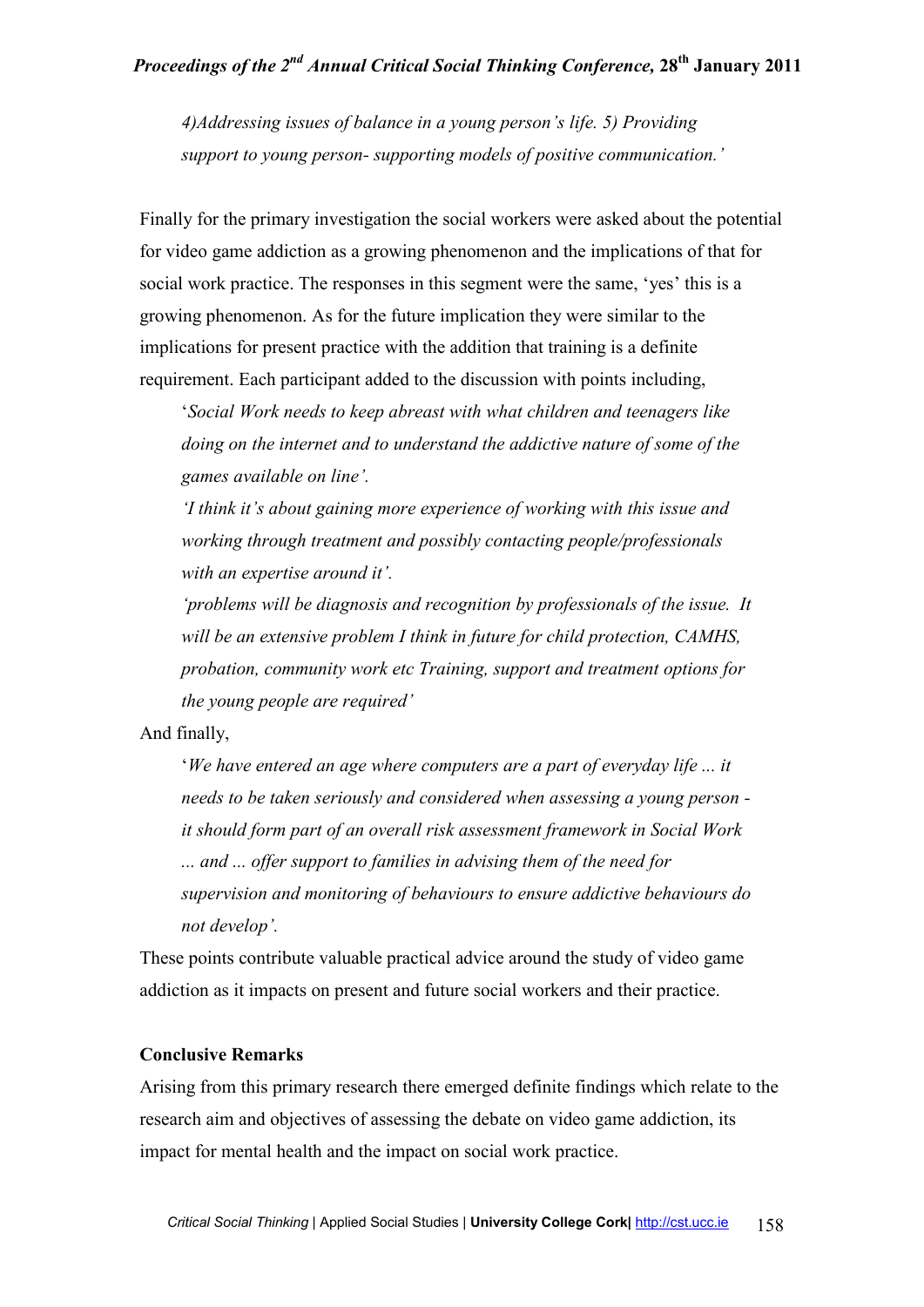- The Social workers interviewed have worked with children that have a severe preoccupation with video games
- The Social workers interviewed felt video gaming can be addictive.
- It was felt that children's mental health is impacted upon by video game addiction
- There are implications for social work practice including issues around working with families and children around the issue.
- Finally the participants believe that video game addiction is a growing phenomenon and finding more information and training about working with the addiction is necessary

#### **Literature and Case Study Findings**

Conclusions which can be drawn from the extensive literature and case examination indicate that there is a clear body of literature which demonstrates the link between the diagnostic criteria required for established addictions with that of the criteria required for pathological preoccupation with video games to be an addiction. This is important for social work practice to acknowledge and is useful for my own future practice.

With regards to the implications for the development of positive mental health among children, the literature in this piece of research has highlighted that video game addiction may impede a child's sense of self concept, leading to issues of social isolation, low mood due to identity confusion and poor social integration. This links with Porter *et al* (2010) and Lawrence *et al* (2009) studies which highlight the negative effect of video games on mental health. It also correlates with the DSM- IV-TR's definition of a mental health disorder, when it states mental health disorder is a: clinically significant behavioural or psychological syndrome or pattern that occurs in an individual and that is associated with present distress (e.g. a painful symptom) or disability (i.e. impairment in one or more areas of functioning) or with a significantly increased risk of suffering death, pain, disability, or an important loss of freedom. (Kerig and Wenar 2006:86)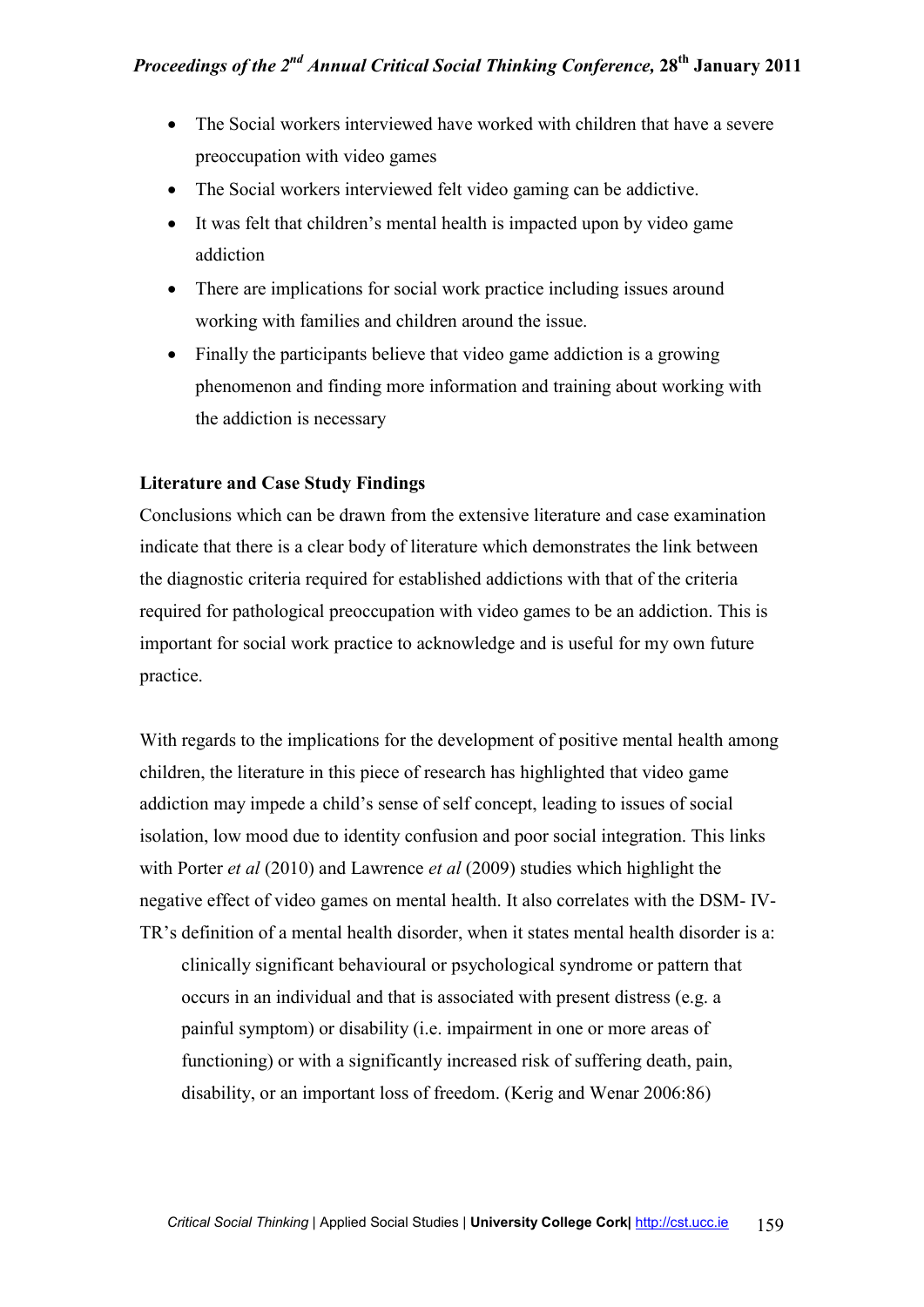Social work implications include the lack of statistical diagnostic tools to aid social workers working with video game addiction. It does not exist in the DSM –IV- TR or the ICD – 10 which may hinder the diffusion of knowledge about the issue and the development of specific treatment options.

There was a positive correlation between the outcomes of the literature exploration and that of the opinions of practicing mental health social workers. These include the conclusions that each social worker believed video game addiction should be recognised as an addiction. The occurrences of the addiction in their practice are rising and there are definite implications for both children's mental health and social work practice, like social isolation and low mood. These implications for social work practice include the need for further research to be done on the area and training on the subject so that social workers can work with children and their families in the best way.

#### **Recommendations**

The fieldwork undertaken in this research coupled with the research undertaken into the theory, literature and case studies regarding video game addiction have resulted in highlighting areas which have implications for current and future social work practice. This research concludes with some recommendations as follows:,

- The need for further research on the area of video game addiction, with special attention paid to categorising the disorder in the classificatory tools such as the DSM-IV-TR and the ICD 10. This will give the disorder more 'credibility' leading to the legitimation of the disorder and legitimating further research on treatment options.
- The need for further research on diagnostic tools and treatment options for children and adolescents with video game addiction is required.
- Like Porter et al (2010:126) in their study recommend it may be useful (and precautionary) that, 'mental health professionals routinely enquire about the use of electronic media when assessing at risk patients'
- Sharing of information between professionals working with video game addiction. For example in a special interest forum, where expertise can be accumulated and shared to offer support to social workers (and other mental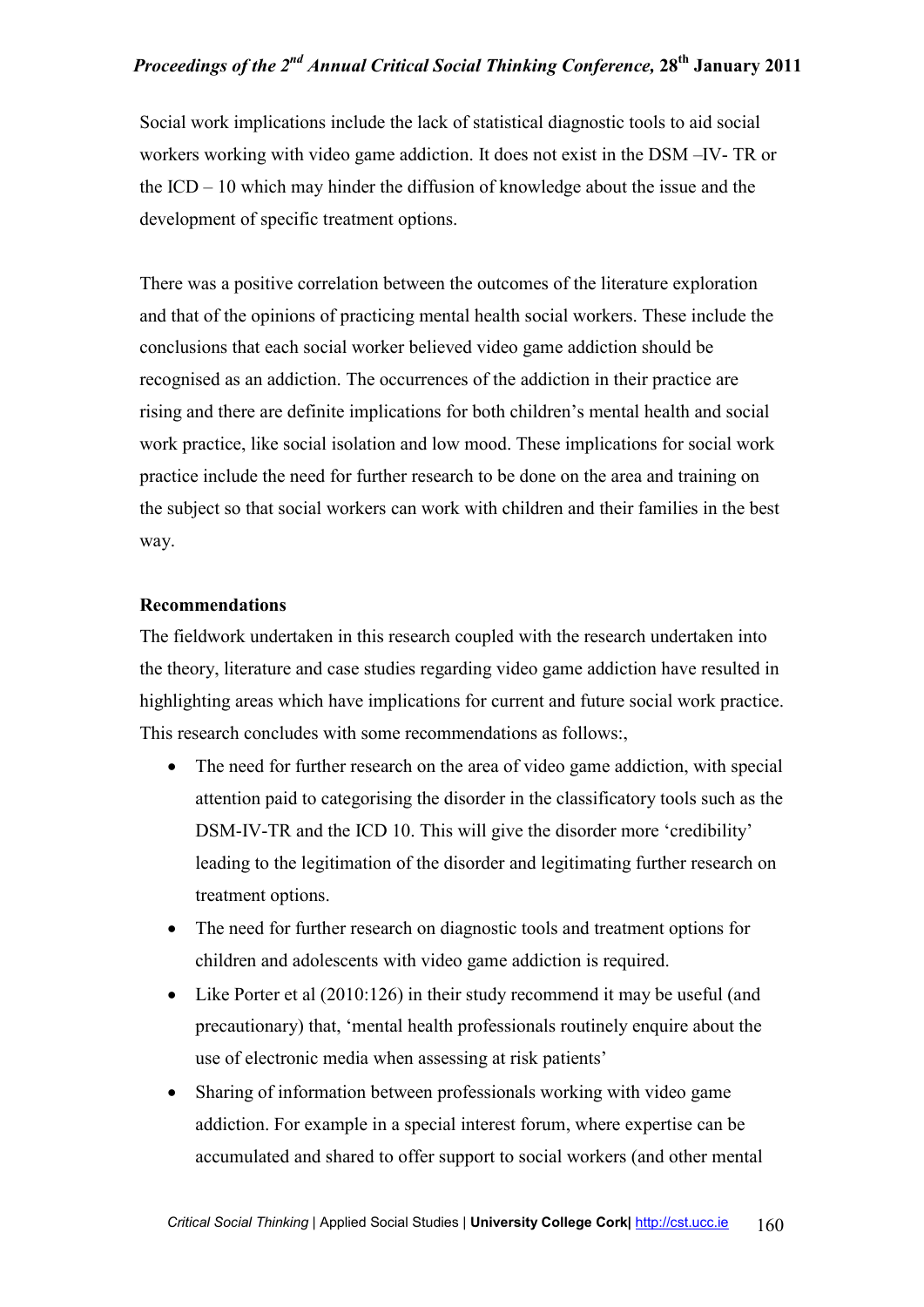health professionals). This may also be useful in collaborating and creating practical treatment plans for children and families with the disorder as well as updating CAMHS assessment policy to include video game addiction.

- The availability of Young's Internet Addiction Diagnostic Questionnaire as an initial screening instrument for diagnosis to CAMHS teams may be an initial step in aiding professionals work with and acknowledge the effects of video game addiction on their service users.
- The dissemination of information on video game addiction to parents and family members, and schools youth groups etc could be useful to help parents, peers and adults know the warning signs, which Young 2009 has derived.

Overall this study focuses on literature, case studies and primary research with mental health social workers. The key findings as outlined above make a direct contribution to the body of thought that video gaming and internet use can be addictive and have a direct impact on children's mental health, leading the need for social workers in the CAMHS service to educate themselves regarding this issue in order for them to support both children and their families as part of their treatment plans. It may be true that there are also positive connotations to computer use and by understanding both perspectives social workers may be able to help children find a safe balance in their use.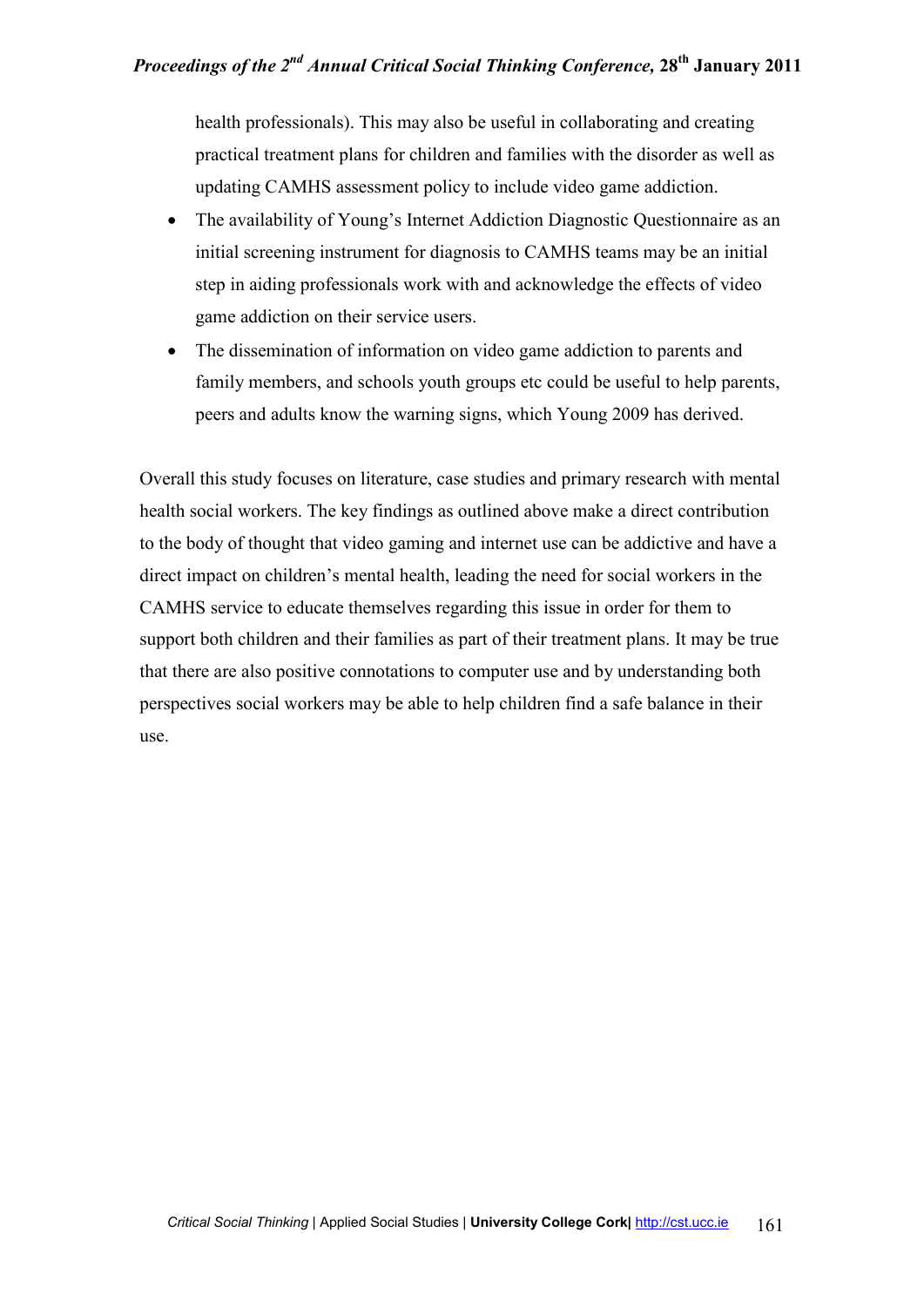#### **Bibliography**

Anderson, K and Anderson L. (Eds.) (1995) 'Mosby's Pocket Dictionary of Nursing, Medicine and Professions Allied to Medicine' London: Mosby

Bee, H and D, Boyd (2004) 'The Developing Child'( $10^{th}$  Edition) New York: Pearson

Bee, H and D, Boyd (2009) 'Lifespan Development' ( $5<sup>th</sup>$  Edition) New York: Pearson

Berger, K (2006) 'The Developing Person' ( $7<sup>th</sup>$  Edition) New York: Worth Publishers

Blaikie, N (1993) 'Approaches to Social Enquiry' Cambridge: Polity Press

- Bryman, A (2008) 'Social Research Methods' Oxford: Oxford University Press
- Crowley, F. (2003) 'Mental Illness The Neglected Quarter: Promoting the Rights of the One in Four Irish people affected by Mental Illness: Marginalised Groups' Dublin, Amnesty International (Irish Section).
- D'Cruz, Heather and Jones, Martyn (2004) 'Social Work Research: Ethical and Political Contexts London: Sage
- Esterberg, K.G.(2002) 'Qualitative Methods in Social Research' New York: McGraw Hill Companies
- Feldman, R (2003) 'Development Across the Lifespan' (3<sup>rd</sup> Edition) New Jersey: Pearson Hall
- Health Advisory Service (1995) 'Together We Stand: Thematic Review on the Commissioning, Role and Management of CAMHS Services' London: HMSO
- Hogg, M and Vaughan, G (2006) 'Social Psychology' (4<sup>th</sup> Edition) England: Pearson Education Limited
- Kerig, P and Wenar, C (2006) 'Developmental Psychopathology'( $5<sup>th</sup>Edition$ ) McGraw Hill: Boston
- Mason, J. (2002 )'Qualitative Researching' London: Sage Publications
- Rasmussen, S (2000) 'Addiction Treatment: Theory and Practice' London: Sage
- Walker, S (2003) 'Social Work and Child and Adolescent Mental Health' Devon: Russell House Publishing
- Black DW, Belsare G, Schlosser S. (1999) 'Clinical features, psychiatric comorbidity, and health-related quality of life in persons reporting compulsive computer use behaviour' *The Journal of Clinical Psychiatry* 60 :839-843
- Block, J. J. (2008) 'Issues for the DSM V: Internet Addiction' the *American Journal of Psychiatry* 165: 306-307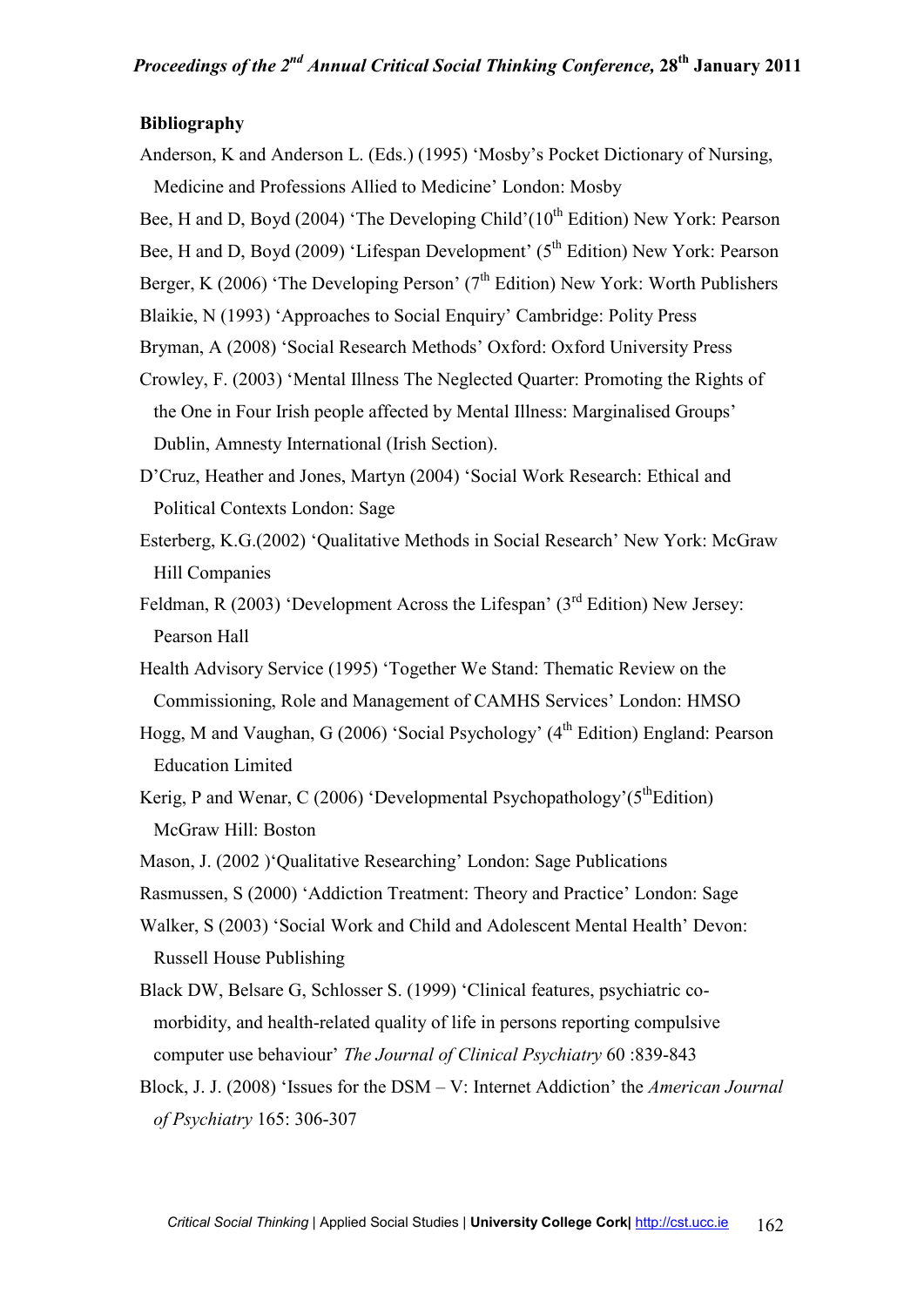- Caplan S (1998) 'Preference for Online Social Interaction' A Theory of Problematic Internet Use and Psychosocial Well Being' *The American Journal of Psychology* 53 :1017- 1031
- Chappell, D, V. Eatough, M. Davies and M. Griffiths (2006) 'Everquest It's Just a Game Right?' *The International Journal of Mental Health Addiction* 4: 205-216
- Griffiths, M (2008) 'Video Game Addiction: Further Thoughts and Observations' *The International Journal of Mental Health Addiction* 6: 182 - 185
- Griffiths, M and A, Meredith (2009) 'Video Game Addiction and its Treatment' *The Journal of Contemporary Psychotherapy* 39: 247-253
- Lawrence, T. Lam, Zi-wen Peng, Jin-cheng Mai and Jin Jing (2009) 'Factors Associated with Internet Addiction among Adolescents in *CyberPsychology and Behaviour* 12: 551-555
- Porter, G. V. Starcevic, D. Berle, P. Fenech (2010) 'Recognizing Problem Video Game Use' *The Australian and New Zealand Journal of Psychiatry'* 44: 120 – 128
- Stein, DJ. (1997) 'Internet Addiction, internet Psychotherapy' *American Journal of Psychiatry* 153: 890
- Widyanto, L and M. Griffiths (2006) 'Internet Addiction: A Critical Review' *The International Journal of Mental Health Addiction* 4: 31 – 51
- Yee, N. (2006) 'Motivations of play in online games' *CyperPsychology and Behaviour* 9 772-775
- Young, K (2004) 'Internet Addiction: A New Clinical Phenomenon and It's Consequences' *American Behavioural Scientist* 48: 402 – 415
- Young, K (2009) 'Understanding Online Gaming Addiction and Treatment Issues for Adolescents' *The American Journal of Family Therapy* 37: 355 – 372
- Young, K. (2009) 'Internet Addiction: Diagnosis and Treatment Considerations' *The Journal of Contemporary Psychotherapy* 39: 241 – 246

#### **Online Resources**

European Commission (2008) 'Mental Health in the EU Key facts, figures, and activities' Available from:

http://ec.europa.eu/health/ph\_determinants/life\_style/mental/docs/background\_pape r en.pdf (date of access  $2/3/2010$ )